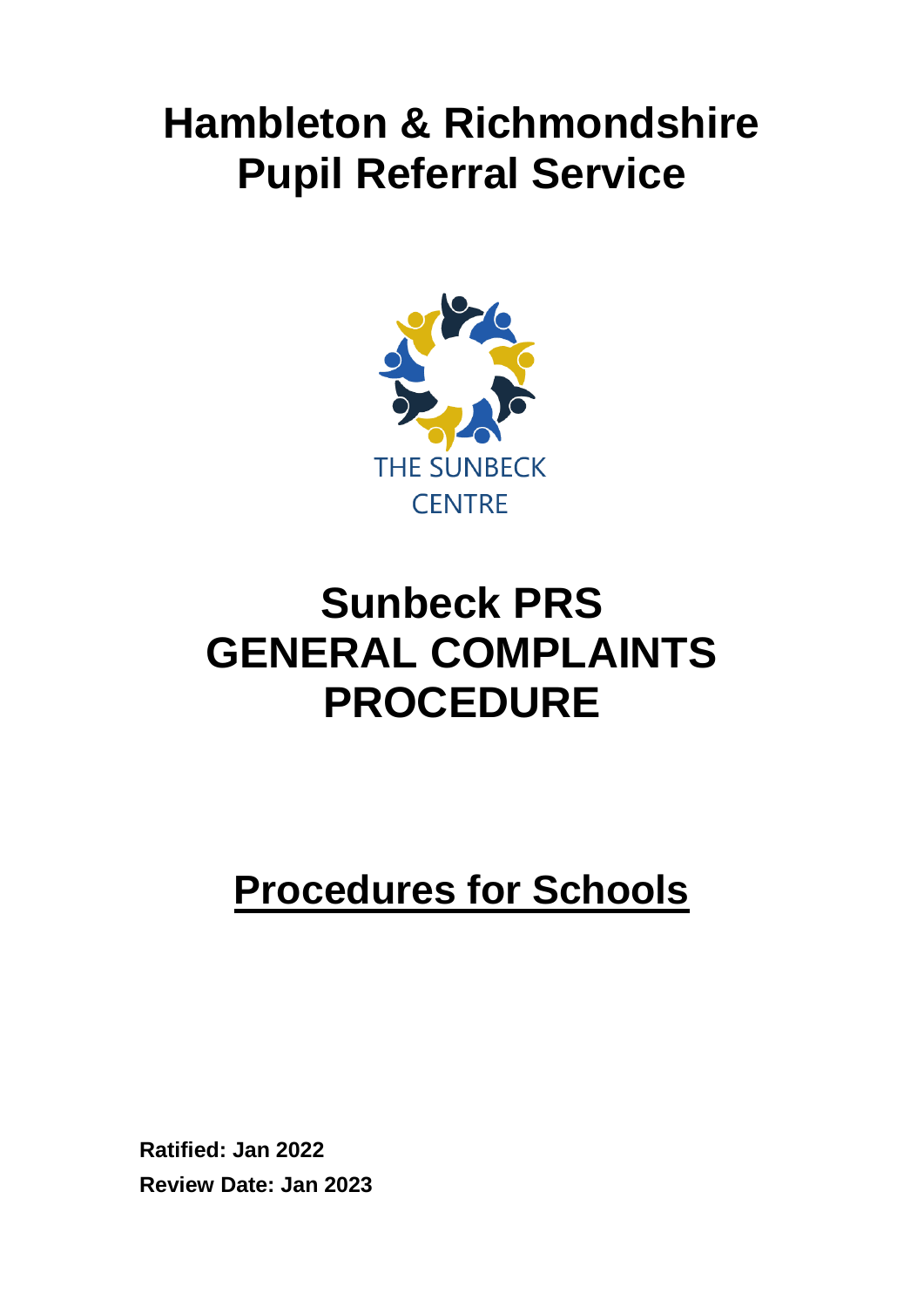#### **Contents**

**This document is for school and Management Committees use only and not recommended to be handed out to Complainants. Please use the "Leaflet for Complainants" or consider writing one for your own school.**

Flow Chart Page 3

Handling Complaints – Guidance for Management Committee members Page 4

Background Information and Principles Page 7

Model Complaints Procedure including Complaints Form Page 10

Complaints Appeals Panel – Guidance for Schools including sample letters and agenda Page 15

Complaint about Full Management Committee

This document should be read and used in conjunction with the two accompanying documents "Leaflets for Complainants" and "Management Committee Policy"

The document includes information from the DFE toolkit 2014 which was withdrawn in January 2016 and replaced by "Best Practice Advice for School Complaints Procedures 2016".

[https://www.gov.uk/government/uploads/system/uploads/attachment\\_data/file/](https://www.gov.uk/government/uploads/system/uploads/attachment_data/file/489056/Best_Practice_Advice_for_School_Complaints_2016.pdf) [489056/Best\\_Practice\\_Advice\\_for\\_School\\_Complaints\\_2016.pdf](https://www.gov.uk/government/uploads/system/uploads/attachment_data/file/489056/Best_Practice_Advice_for_School_Complaints_2016.pdf)

Schools may also find the DFE website [https://www.gov.uk/complain-about](https://www.gov.uk/complain-about-school)[school](https://www.gov.uk/complain-about-school) has some useful guidance.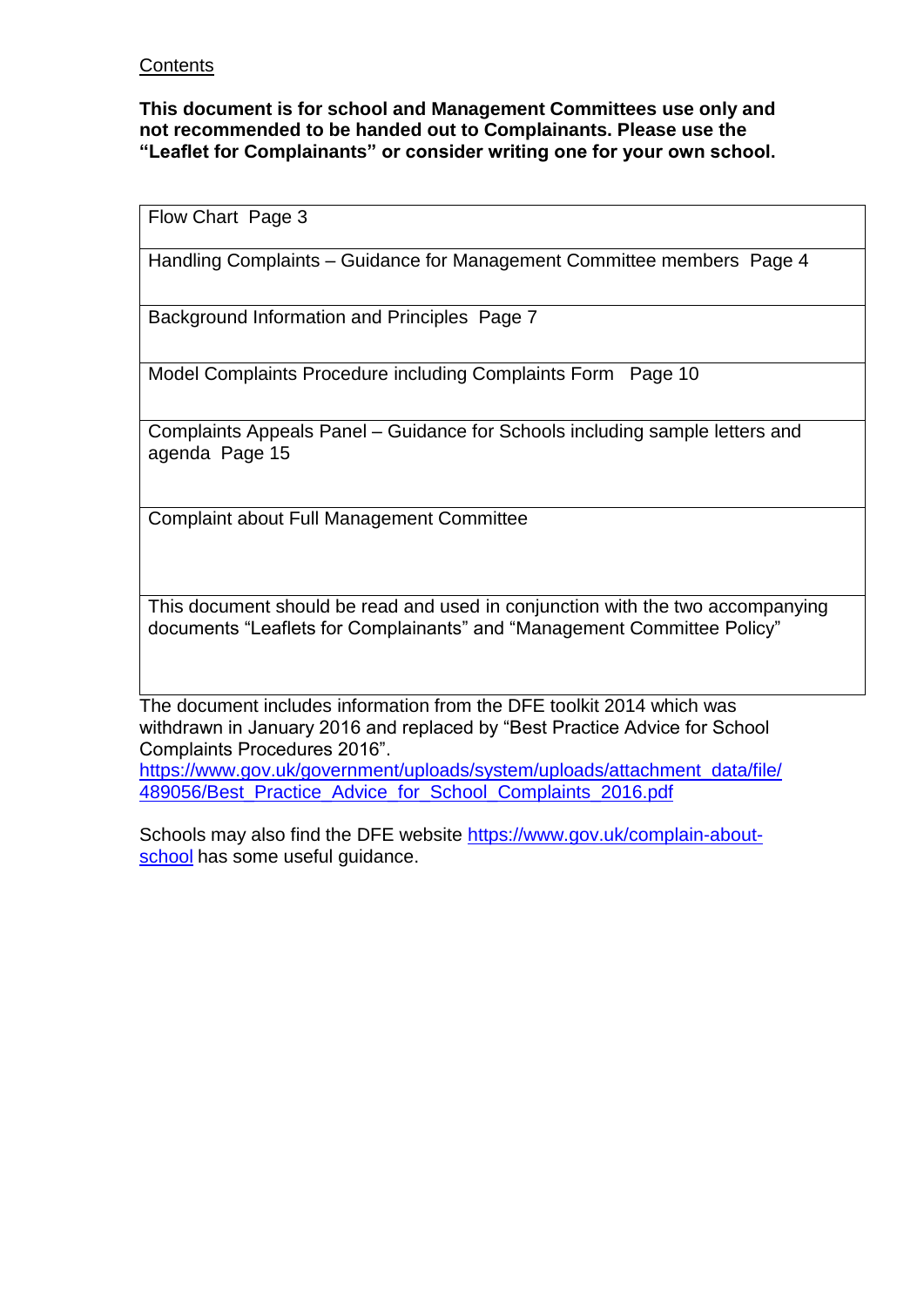## Hambleton & Richmondshire Pupil Referral Services COMPLAINTS PROCEDURES – SUMMARY GUIDANCE

**\*In some circumstances the Management Committee may feel that in the interest of all parties (and under provisions of "The constitution of governing bodies of maintained schools. Statutory guidance for governing bodies of maintained schools and local authorities in England, part 6. March 2015") that the panel may be made up of Management Committee members from another school or have additional Management Committee members from another school making up the panel. This is likely to happen when it becomes apparent that Management Committee members have received information about the complaint and therefore cannot be seen to act impartially. The DFE "Best Practice" Advice (Jan. 16) allows for the complainant to request an independent panel if they believe there is likely to be a bias in the proceedings. Schools should consider the request but ultimately, the decision is made by the Management Committee members.**

If the complaint is about a Management Committee member, the complainant should write to the Clerk of the Management Committee and this will be investigated by the Chair or designated Management Committee member at stage two and can progress to stage three if necessary. If the complaint is about the whole Management Committee the complainant should write to the Clerk of the Management Committee. Please see Complaint about Full Management Committee.

If the complainant remains unsatisfied after the third stage they may refer the matter to the Secretary of State, The Schools Complaints Unit (SCU) DFE, Piccadilly Gate, 2<sup>nd</sup> Floor, Manchester. M1 2WD.

See details on<https://www.gov.uk/complain-about-school>



### Stage Three

If the complainant feels the complaint is still unresolved they write to the Clerk of the MANAGEMENT COMMITTEE requesting the Complaint Panel of the MANAGEMENT COMMITTEE meet to investigate the process. The Clerk then begins the Third Stage\*.

The Complaint Panel then write to the complainant with their findings. This is the end of the school process.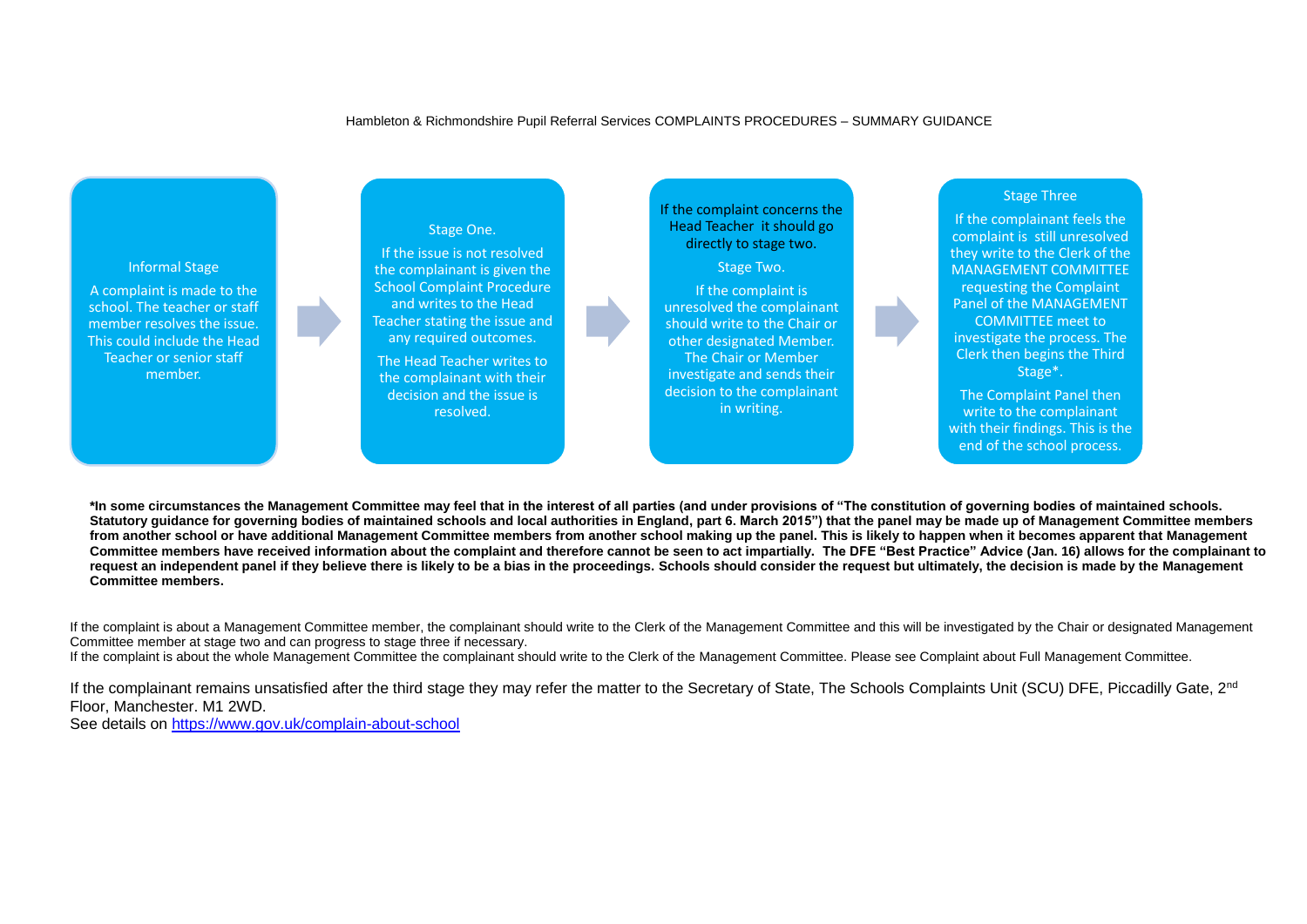#### HANDLING COMPLAINTS – GUIDANCE FOR Management Committee members

#### Background

Complaints are an everyday fact of life and every organisation needs to have procedures for handling them. Schools are no different but Management Committee members probably find dealing with complaints relating to the school the most difficult to deal with. Management Committee members may feel that they are caught between their loyalty to the school and the expectations of the complainant to have their complaint dealt with fairly. The notes in this section are intended to guide Management Committee members faced with having to deal with a complaint.

Tensions are likely to occur because:

- on the one hand complainants may see Management Committee members as having the authority to directly resolve their complaint whereas the reality is that Management Committee members must work within the adopted complaints policy of the school and remain entirely independent;
- on the other hand, complainants generally have an expectation that Management Committee members, particularly parent Management Committee members, are there to help them.

It is important therefore that Management Committee members fully acquaint themselves with the adopted complaints policy of the school and abide by that policy. This does not mean that a Member cannot listen to a complaint if approached by a complainant (although this may preclude the Member from being involved formally at any later stage in the complaints process). If approached by a complainant with a complaint it is important to:

- recognise that for the person concerned the issue is of serious concern (even if it appears trivial);
- LISTEN but avoid commenting on the pros or cons of the complaint;
- point out that as an individual Member you have no power to act;
- check whether the complainant has raised their complaint with the school;
- if not, advise them to do so and refer them to the school's complaints procedure which should be on the school's website;
- consider whether it is appropriate to draw the matter to the attention of the head teacher 'for information' in a totally non-judgmental way, making it clear that this does not indicate siding with the complainant.

Sometimes the concern/complaint will have implications for school policy or procedures. If so these should normally be picked up during the investigation of the complaint, if not, it may be appropriate to raise the general issue at a Management Committee meeting. However, this should not be done until the complaint has been dealt with fully. To do otherwise may seriously prejudice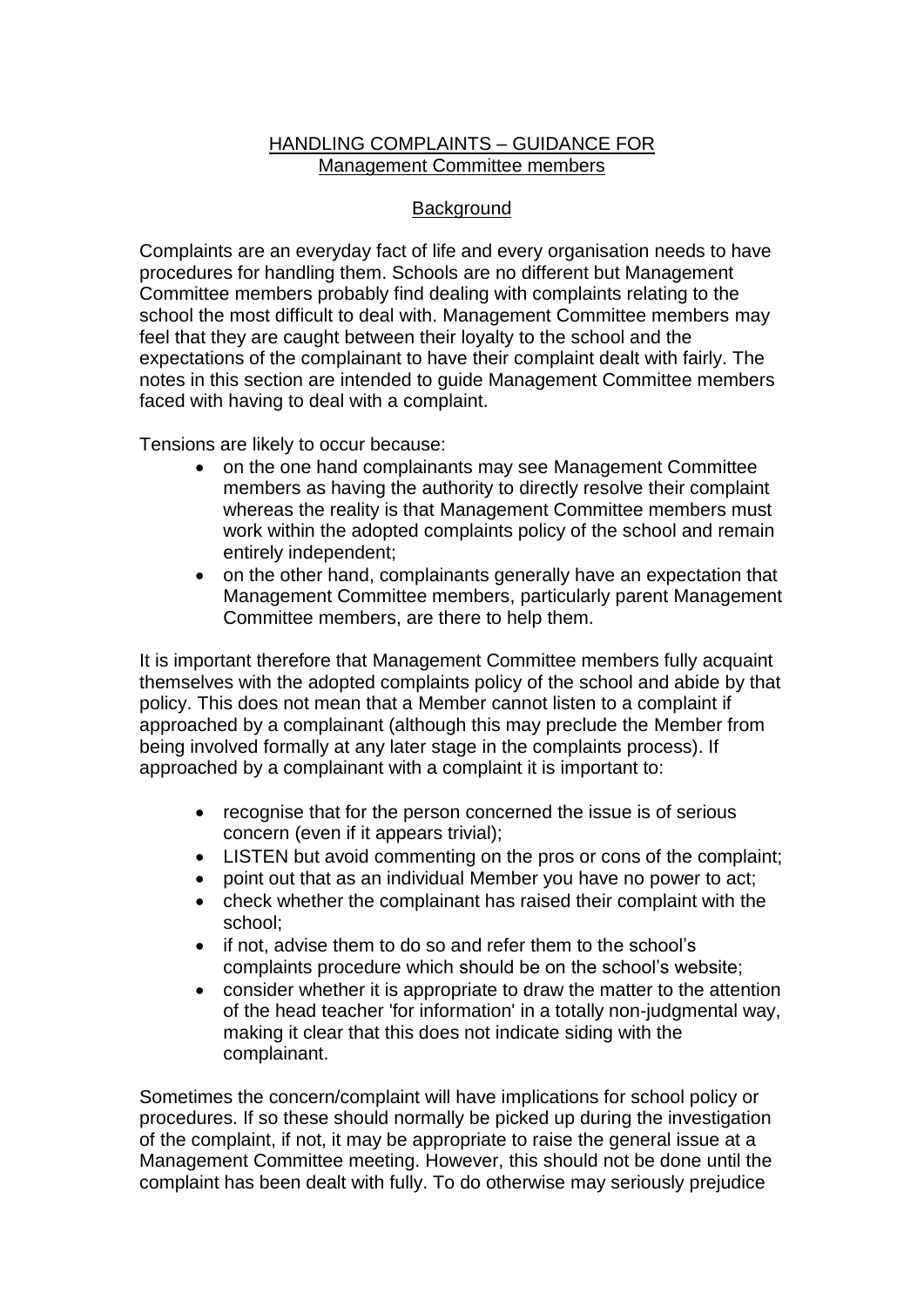dealing with the complaint in accordance with the complaints procedure and any action that might flow from the investigation of the complaint e.g. staff disciplinary matters.

### HOW TO LISTEN TO COMPLAINTS - GUIDANCE FOR MANAGEMENT COMMITTEE MEMBERS AND STAFF including Head Teachers.

A natural reaction when listening to a complainant is to be defensive, but this is usually counterproductive. When you realise that you are listening to a complaint, try to remember the following:

| Say who you are                                      | If you are unknown to the person,<br>introduce yourself.                                                                                                                                                                                                                       |
|------------------------------------------------------|--------------------------------------------------------------------------------------------------------------------------------------------------------------------------------------------------------------------------------------------------------------------------------|
| Ask for their name and use it                        | Anonymous complaints are acceptable<br>only where there are special<br>circumstances.                                                                                                                                                                                          |
| Be courteous and patient                             | Be sympathetic and helpful, but do not<br>blame other colleagues.                                                                                                                                                                                                              |
| Stay cool and calm                                   | Do not argue - be polite and try to find out<br>exactly what the person thinks is going<br>wrong, or has gone wrong.                                                                                                                                                           |
| Don't 'pass the buck'                                | Do not to keep transferring the<br>complainant from one place to another.<br>Make sure you know the contact person<br>for anything you cannot deal with yourself.<br>If necessary offer to make enquiries and<br>arrange for the correct person to contact<br>the complainant. |
| Treat every complaint<br>individually                | Even if you have already received several<br>similar complaints the same day, it is<br>probably the complainant's first chance to<br>have their say.                                                                                                                           |
| Treat all complaints seriously                       | However small or trivial it may seem to<br>you, the complaint will be an important<br>problem for anyone who takes the trouble<br>to complain.                                                                                                                                 |
| Take time to find out exactly<br>what the problem is | It is easy for someone to forget to tell you<br>an important detail, particularly if they are<br>upset or annoyed.                                                                                                                                                             |
| Don't take the complaint<br>personally               | To an angry or upset person, YOU are the<br>school, and the only one they can put their<br>feelings to right now.                                                                                                                                                              |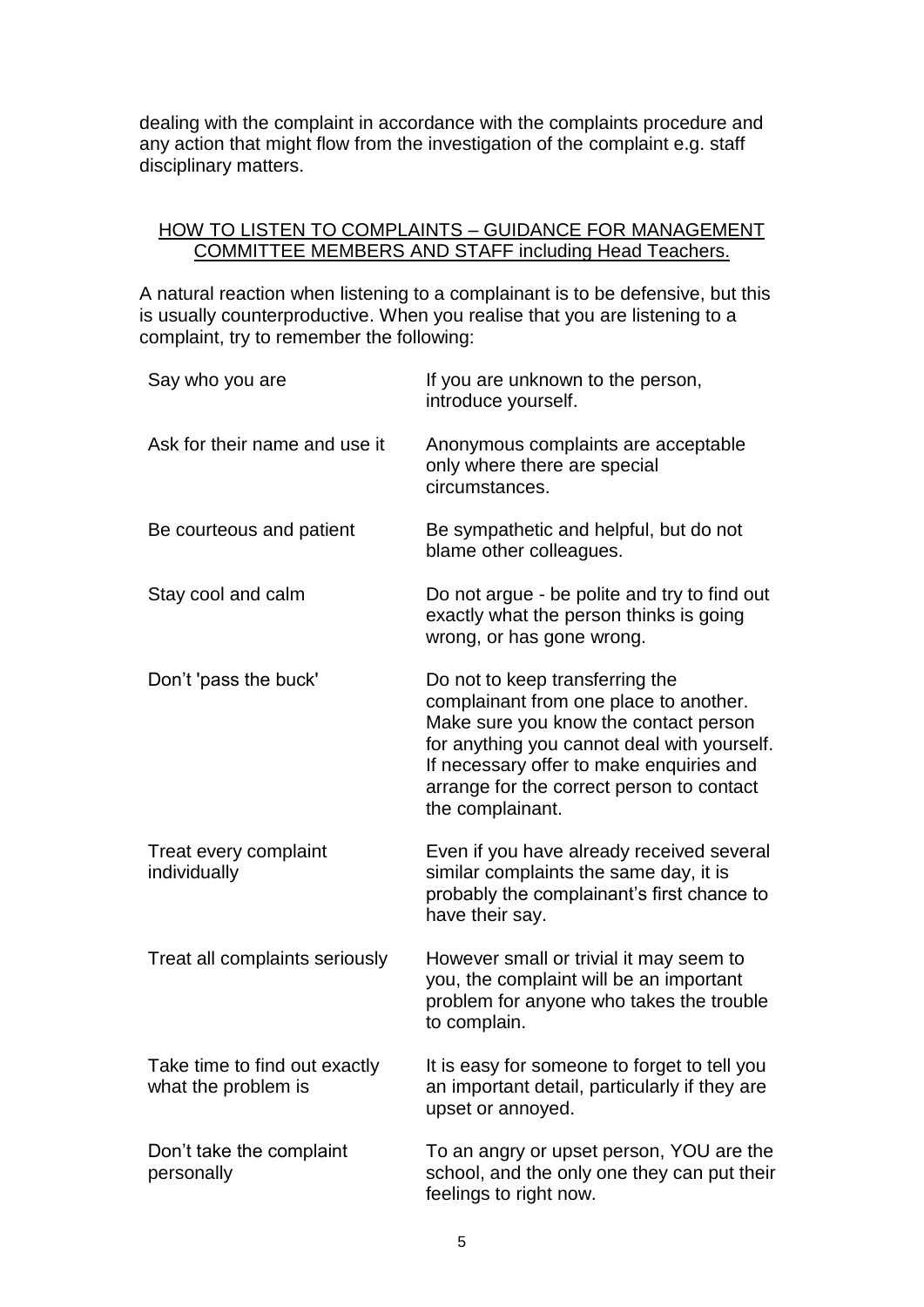| Don't rush                                                          | Take your time. Let people have their say,<br>and let off steam if they need to. Listen<br>carefully and sympathetically to their<br>problems before replying and attempting<br>to find a solution or offer a next step. |
|---------------------------------------------------------------------|--------------------------------------------------------------------------------------------------------------------------------------------------------------------------------------------------------------------------|
| Check you are being<br>understood                                   | Make sure that the person understands<br>what you are saying. Do not use jargon - it<br>can cause confusion and annoyance to<br>someone 'not in the know' or for whom<br>English is a second language.                   |
| Check that you have<br>understood the complaint                     | It is important to ensure that you have<br>understood the complaint. Check with the<br>complainant that you have understood<br>them correctly and confirm any points that<br>might be unclear or confused.               |
| Write down what you have<br>been told                               | To avoid any possible misunderstanding it<br>is useful to write down what you have<br>been told and if necessary provide a copy<br>of your note to the complainant and ask<br>them to confirm that it is accurate.       |
| Do offer the School's<br>Complaints Procedure to the<br>complainant | Trying to deal with a complaint and not<br>making them aware of the complaints<br>procedure can cause confusion and make<br>matters worse and result in "old ground"<br>having to be covered twice.                      |
| Consider any Learning<br>Outcomes                                   | Complaints may inform better<br>practice/service and this should be viewed<br>as a positive outcome of managing<br>complaints.                                                                                           |

#### Background Information and Principles

#### **Background**

The Education Act 2002 requires Management Committees of schools to have a procedure to deal with complaints about the school and any facilities or services that the school provides. The procedure must also be publicised. From 31 July 2012 under section 45 of the Education Act 2011 the duty on Local Authorities to consider complaints about the curriculum, sex education and religious worship in maintained schools was removed.

Also, from 1 August 2012 complaints about maintained schools not resolved by the school that would have been considered by the Local Government Ombudsman or the local authority should now be addressed to the Secretary of State for Education.

The school has accordingly adopted a complaints procedure in accordance with the following principles: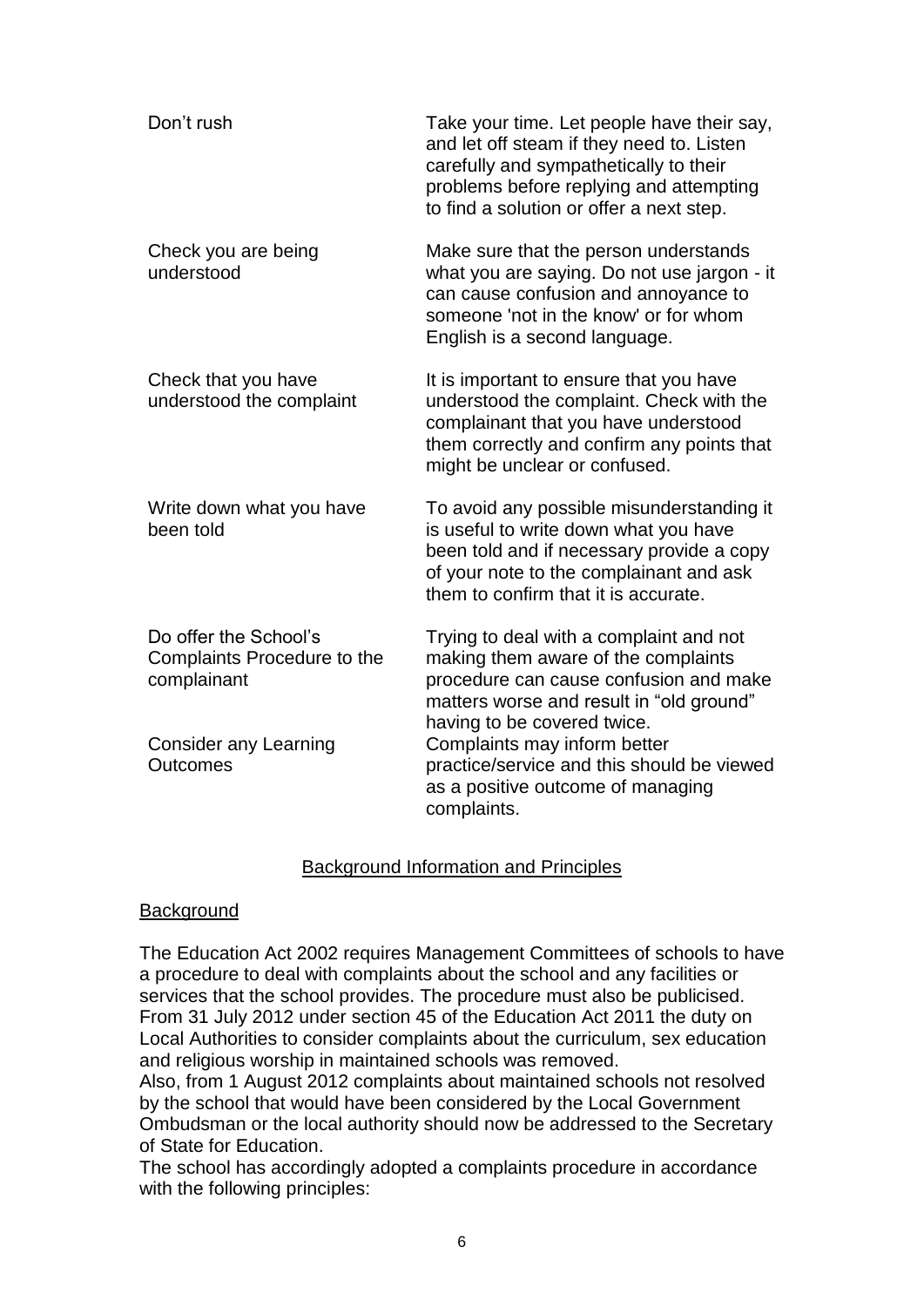## Publicising the Procedure

There is a legal requirement for the Complaints Procedures to be publicised. It is up to the management committee to decide how to fulfil this requirement but details of the Complaints Procedures could be included in:

- the school prospectus;
- any report/communication from the Management Committee members to parents;
- the information given to new parents when their children join the school;
- the information given to the children themselves;
- the home-school agreement;
- home school bulletins or newsletters:
- documents supplied to community users including course information or letting agreements;
- a specific complaints leaflet which includes a form on which a complaint can be made;
- posters displayed in areas of the school that will be used by the public, such as reception or the main entrance;
- the school website

## Definition of a Complaint

A complaint is any expression of dissatisfaction about the school and any community facilities or services that the school provides. This may come to the school in a variety of ways. It may not always be obvious that the person is complaining, e.g. a letter may come into school and be sent to the whole of the Management Committee without being headed "Complaint" but obviously containing information which requires investigation. It is very important that if a letter or verbal report may be interpreted as a complaint that the Head Teacher seeks clarification from the person who has written the letter before any further action is taken.

If it is looking like the letter will be interpreted as a complaint it is vital that it is NOT read by all Management Committee members as the Management Committee will not be able to carry out the complaints procedure in the correct manner and may be subject to criticism by the DFE at the end of the process. Complaints should NEVER be discussed at the full Management Committee for this reason.

## Framework of Principles

An effective Complaints Procedure will:

- encourage resolution of problems by informal means wherever possible;
- be easily accessible and publicised;
- be simple to understand and use;
- be impartial;
- be non-adversarial:
- allow swift handling with established time-limits for action and keeping people informed of the progress;
- ensure a full and fair investigation by an independent person where necessary;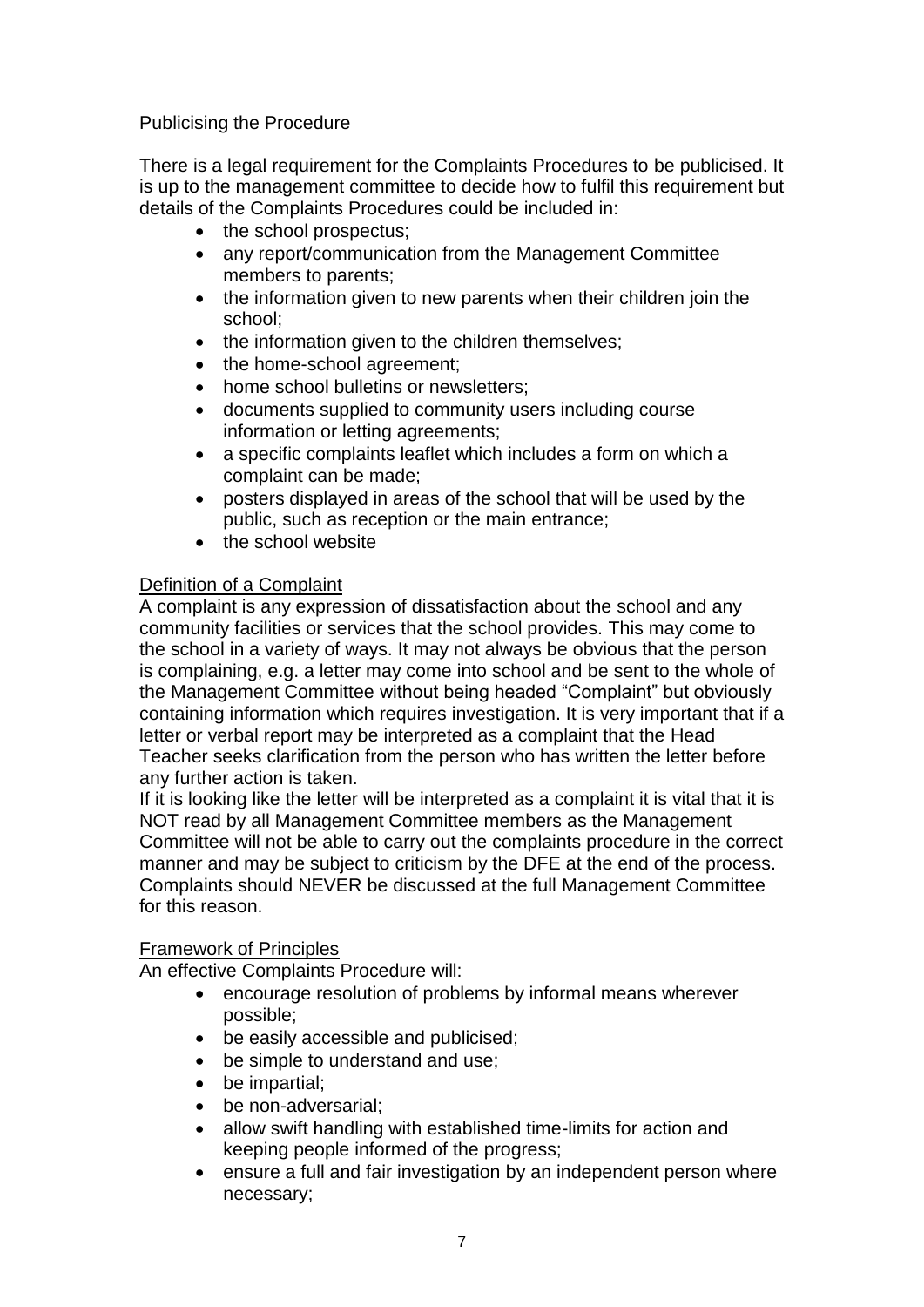- respect people's desire for confidentiality;
- address all the points at issue and provide an effective response and appropriate redress, where necessary;
- provide information to the school's senior management team so that services can be improved.

#### Investigating Complaints

It is suggested that at each stage, the person investigating the complaint (the designated Member or Head Teacher), makes sure that they:

- acknowledge the complaint letter in writing within 5 working days;
- establish what has happened so far, and who has been involved;
- clarify the nature of the complaint and what remains unresolved;
- meet with the complainant or contact them (if unsure or further information is necessary);
- clarify what the complainant feels would put things right;
- interview those involved in the matter and/or those complained of, allowing them to be accompanied if they wish;
- conduct the interview with an open mind and be prepared to persist in the questioning;
- keep notes of the interview.

#### Resolving Complaints

At each stage in the procedure schools will want to keep in mind ways in which a complaint can be resolved. It might be sufficient to acknowledge that the complaint is valid in whole or in part. In addition, it may be appropriate to offer one or more of the following:

- an apology;
- an explanation;
- an admission that the situation could have been handled differently or better;
- an assurance that the event complained of will not recur:
- an explanation of the steps that have been taken to ensure that it will not happen again;
- an undertaking to review school policies in light of the complaint.

It would be useful if complainants were encouraged to state what actions they feel might resolve the problem at any stage. An admission that the school could have handled the situation better is not the same as an admission of negligence.

An effective procedure will identify areas of agreement between the parties. It is also of equal importance to clarify any misunderstandings that might have occurred as this can create a positive atmosphere in which to discuss any outstanding issues.

#### Vexatious Complaints

If properly followed, a good complaints procedure will limit the number of complaints that become protracted. However, there will be occasions when, despite all stages of the procedures having been followed, the complainant remains dissatisfied. If the complainant tries to reopen the same issue, the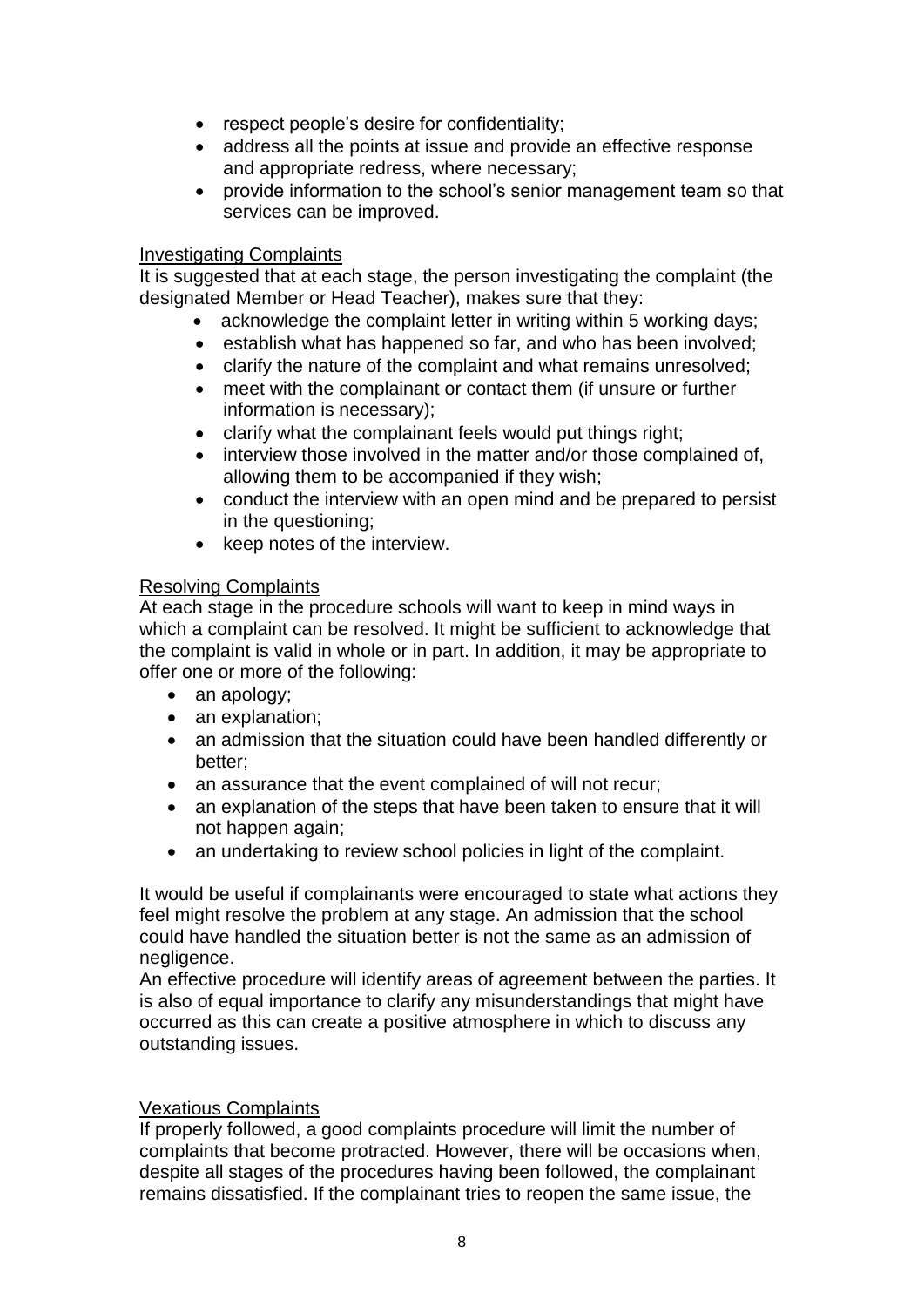chair of the management committee is able to inform them in writing that the procedure has been exhausted and that the matter is now closed. Remember it is the complainant who may be vexatious not the complaint so new complaints should be investigated in the usual manner.

#### Time-Limits

Complaints need to be considered, and resolved, as quickly and efficiently as possible. An effective complaints procedure will have realistic time limits for each action within each stage. However, where further investigations are necessary, new time limits can be set and the complainant sent details of the new deadline and an explanation for the delay.

Monitoring – the Head teacher will keep records of all complaints and will report to the Management Committee on a regular basis.\*

#### Recording Complaints

The school should record the progress of the complaint and the final outcome. A complaint may be made in person, by telephone, or in writing. At the end of a meeting or telephone call, it would be helpful if the member of staff ensured that the complainant and the school have the same understanding of what was discussed and agreed. A brief note of meetings and telephone calls can be kept and a copy of any written response added to the record.

#### Review

This Policy shall be reviewed by the Management Committee every three years or sooner pending the introduction of new legislation.

\* This will be for monitoring purposes only and will present an overview of the types of complaints and data in terms of numbers etc. No details should be given in respect of names or other identifying features.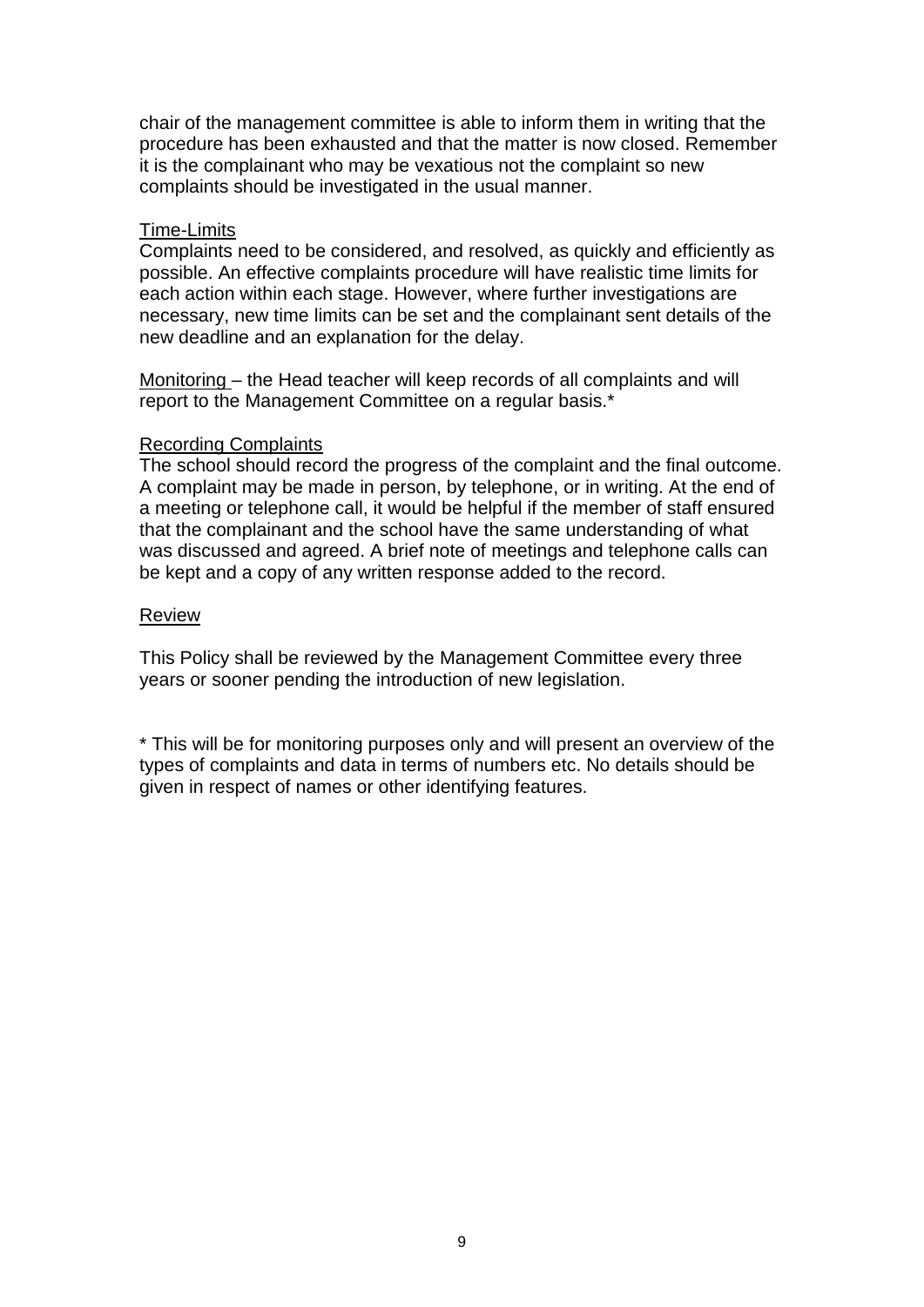# **COMPLAINTS PROCEDURE**

### Exceptions to the Procedure

This procedure does not cover those areas of school life for which other procedures exist including:

|                                                                                                                                                                            | For further information<br>contact:- |
|----------------------------------------------------------------------------------------------------------------------------------------------------------------------------|--------------------------------------|
| (a) staff grievance and capability procedures                                                                                                                              |                                      |
| (b) staff disciplinary procedures                                                                                                                                          | <b>Human Resources</b>               |
| c) child protection investigations                                                                                                                                         |                                      |
|                                                                                                                                                                            |                                      |
| (d) admission appeals <sup>1</sup>                                                                                                                                         | <b>Strategic Services</b>            |
|                                                                                                                                                                            |                                      |
| (d) exclusion appeals <sup>2</sup>                                                                                                                                         | <b>Behaviour Support</b><br>Service  |
|                                                                                                                                                                            |                                      |
| (e) Statutory assessments of Special Educational<br>Needs (SEN) and appeals against the decisions of<br>the LA about a child's special educational needs<br>and provisions | <b>SEN Officer</b>                   |
| School re-organisation proposals<br>(f)                                                                                                                                    | <b>Strategic Services</b>            |
| (g) Complaints about services provided by other                                                                                                                            | Providers should have                |
| providers who may use school premises or                                                                                                                                   | their own procedure and              |
| facilities.                                                                                                                                                                | be contacted directly.               |

| Complaints involving the following areas: |                          |
|-------------------------------------------|--------------------------|
| (f) Human Rights                          | Schools are              |
| (g) Race Relations                        | recommended to seek      |
| (h) Sex Discrimination                    | advice from Legal        |
| (i) Disability Discrimination             | Services at County Hall. |
| (j) Age Discrimination                    |                          |

l 1 In Foundation and Voluntary Aided Schools, complaints should be sent to the school's Management Committee.

<sup>2</sup> In Foundation and Voluntary Aided Schools, complaints should be sent to the school's Management Committee.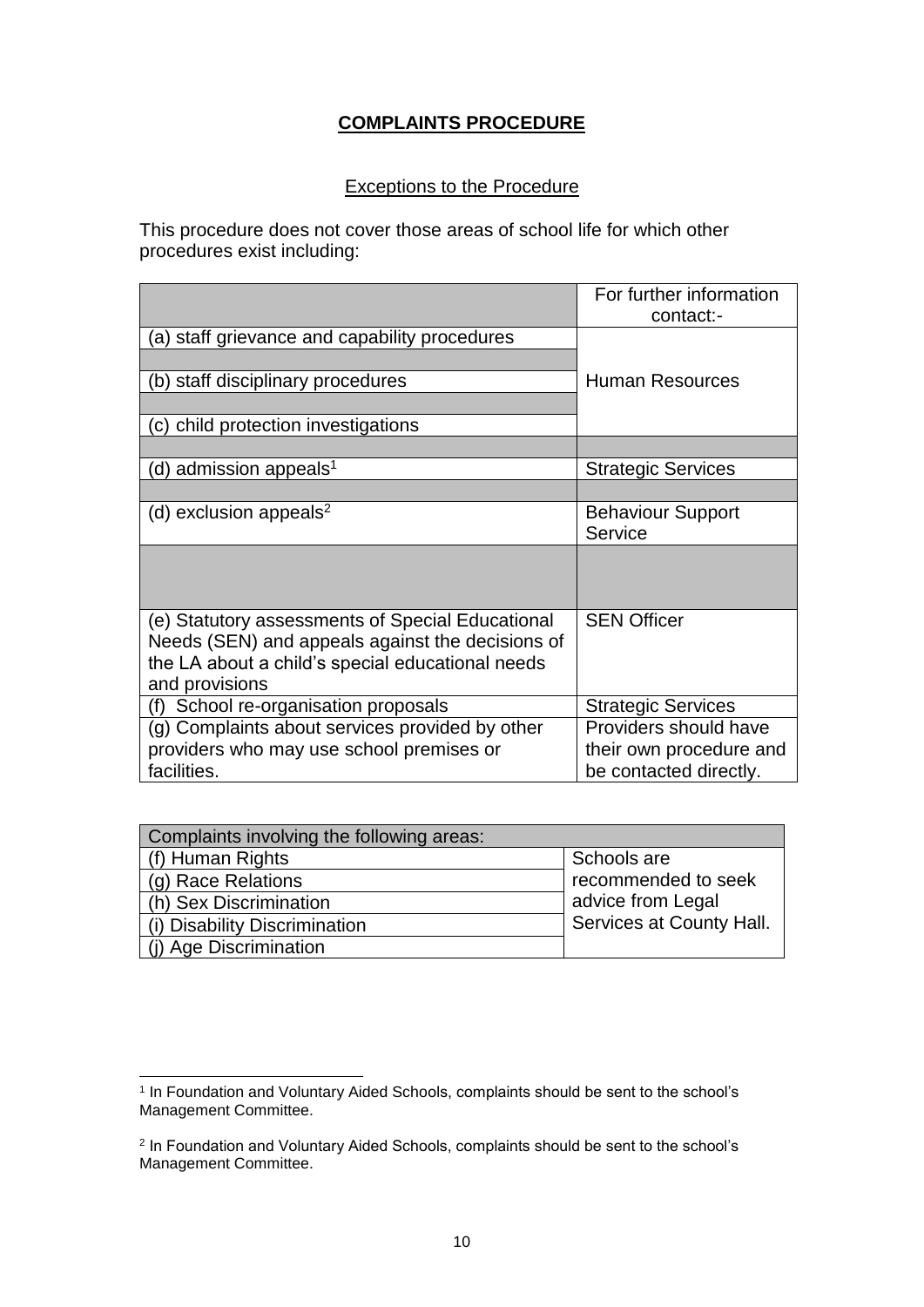## PROCEDURE

# a) Informal Stage

Anyone with a concern about any aspect of the school is encouraged to raise their concern, either personally or through someone else, with their child's class teacher, a senior member of staff or with the Head Teacher. Everything possible should be done at this stage to resolve the matter.

#### Guidance from the DFE Toolkit 2014:

Informal Stage: Complaint Heard by Staff Member

It is in everyone's interest that complaints are resolved at the earliest possible stage. The experience of the first contact between the complainant and the school can be crucial in determining whether the complaint will escalate. To that end, if staff are made aware of the procedures, they know what to do when they receive a complaint.

It would assist the procedure if the school respected the views of a complainant who indicates that he/she would have difficulty discussing a complaint with a particular member of staff. In these cases, the complaint can be referred to another staff member including the head teacher.

Similarly, if the member of staff directly involved feels too compromised to deal with a complaint, the school may consider referring the complainant to another staff member. The member of staff may be more senior but does not have to be. The ability to consider the complaint objectively and impartially is crucial.

Where the first approach is made to a Member, the next step would be to refer the complainant to the appropriate person and advise them about the procedure. It would be useful if Management Committee members did not act unilaterally on an individual complaint outside the formal procedure or be involved at the early stages in case they are needed to sit on a panel at a later stage of the procedure.

 $\triangleright$  If the concern cannot be resolved by informal means then the person expressing the concern will be told of the option of pursuing a formal complaint and be provided with a copy of the school's procedure and complainant leaflet.

# b) Formal Complaint – Stage One (See Appendix letters D and F) Investigation by a designated member of staff/Head Teacher

 $\triangleright$  Formal complaints must be detailed in writing (a complaints form is attached for this purpose). To ensure that the complaint is properly investigated it must be as clear as possible. If necessary clarification will be sought from the complainant about any aspect of the complaint which is unclear.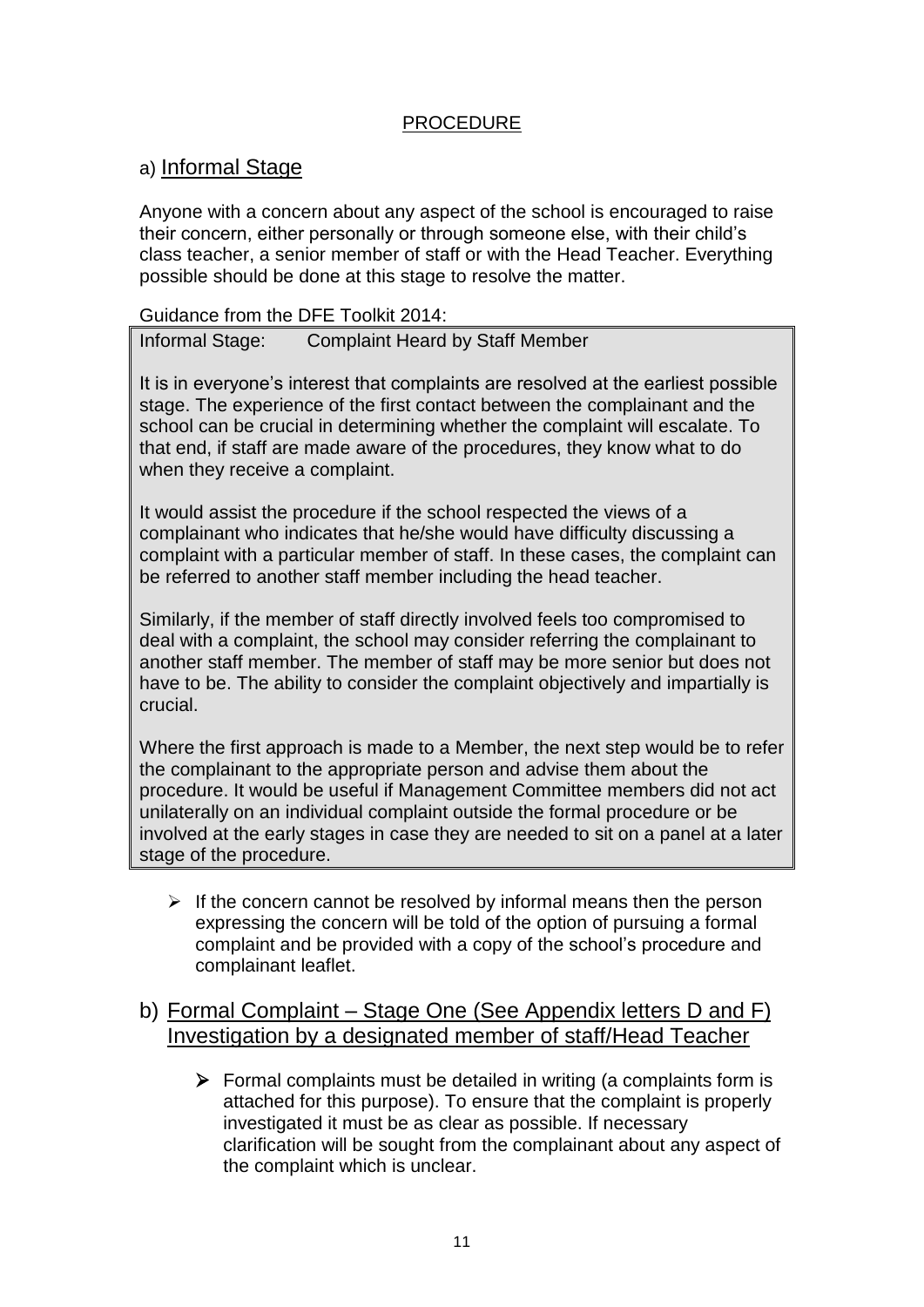- $\triangleright$  The Head Teacher or designated staff member should make every effort to resolve the issue as quickly as possible. See above "Resolving Complaints".
- $\triangleright$  If a complainant requires help to put their complaint in writing then they will be offered the opportunity to meet with the designated member of staff/Head Teacher who will make a written note of the complaint and agree it with the complainant;
- The designated member of staff/Head Teacher will send an acknowledgement letter within 5 working days of receiving the written complaint and will confirm:
	- $\checkmark$  details of the complaint to be investigated;
	- $\checkmark$  who will be investigating the complaint;
	- $\checkmark$  that a substantive response to the complaint will be given within 20 working days of receipt. If this timescale cannot be met an explanation will be given with a revised timescale;
- $\triangleright$  The complaint will be recorded including date;
- $\triangleright$  The designated member of staff/Head Teacher will investigate the complaint in accordance with the principles of the Complaints Policy;
- $\triangleright$  The designated member of staff/Head Teacher will write to the complainant within 20 days of receipt of the complaint (or by date given in the acknowledgement letter) and advise him/her of the outcome of the investigations in writing.
- $\triangleright$  If the complaint is upheld the complainant will be informed accordingly and given an indication of the steps that will be taken to put matters right. The school will seek guidance from Legal Services at County Hall before making any admissions which may lead to a legal claim. If, on the basis of the information available, it is not possible to arrive at a definitive decision on the complaint the complainant will be informed accordingly with the reasons why.
- $\triangleright$  The complainant will also be informed that if they are dissatisfied with the outcome of the investigation then they have the right to appeal against the outcome to the Chair of the Management Committee and how to do it.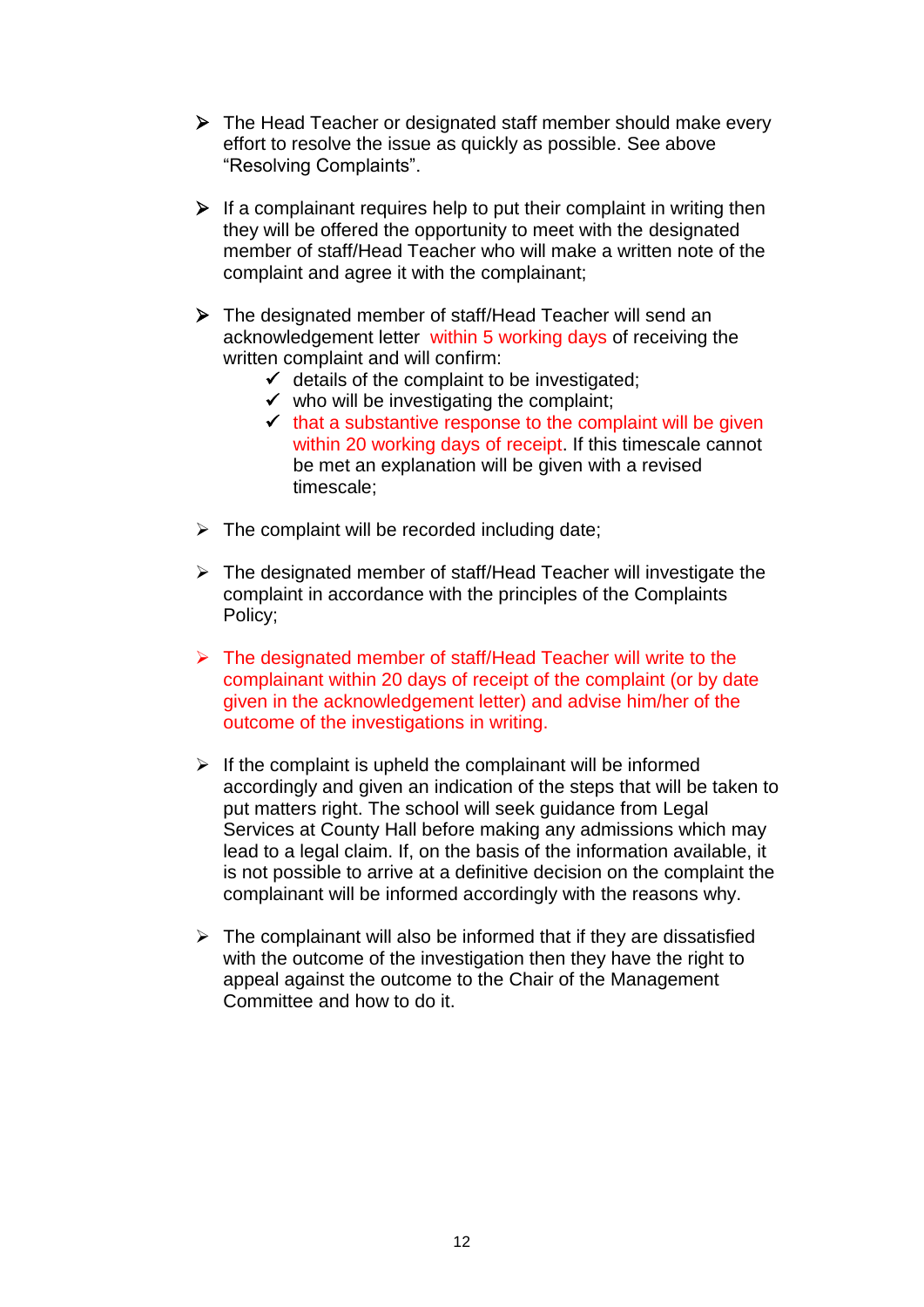# c) Formal Complaint – Stage Two

# The Chair of the Management Committee or other designated Member. (See Appendix letters F and G)

- $\triangleright$  Requests for a stage two investigation must be in writing and addressed to the Chair of the Management Committee or other designated Member (DM);
- $\triangleright$  The Chair or DM will send an acknowledgement letter within 5 working days of receiving the request and tell the complainant that a substantive response to the complaint will be given within 20 working days of receipt. If this timescale cannot be met an explanation will be given with a revised timescale;
- $\triangleright$  The request will be recorded including date;
- $\triangleright$  The Chair or DM will investigate the complaint in accordance with the principles of the Complaints Policy and make every effort to resolve the complaint at this stage (see above "Resolving Complaints")
- $\triangleright$  The Chair or DM will write to the complainant within 20 days of receipt of the complaint (or by date given in the acknowledgement letter) and advise him/her of the outcome of the investigations in writing.
- $\triangleright$  The Chair or DM should make every effort to resolve the issue by meeting with the Head Teacher, complainant and any other interested persons.
- $\triangleright$  If the complaint is upheld the complainant will be informed accordingly and given an indication of the steps that will be taken to put matters right. The Chair will seek guidance from Legal Services at County Hall before making any admissions which may lead to a legal claim. If, on the basis of the information available, it is not possible to arrive at a definitive decision on the complaint the complainant will be informed accordingly with the reasons why.
- $\triangleright$  The complainant will also be informed that if they are dissatisfied with the outcome of the investigation then they have the right to appeal against the outcome to the Complaints Appeals Panel and how to do it.

# d) Formal Complaint – Stage Three (See appendix letters A, B, C.) Complaints Appeals Panel Hearing

 $\triangleright$  Requests for a stage three hearing must be in writing and addressed to the Clerk to the Management Committee at the School;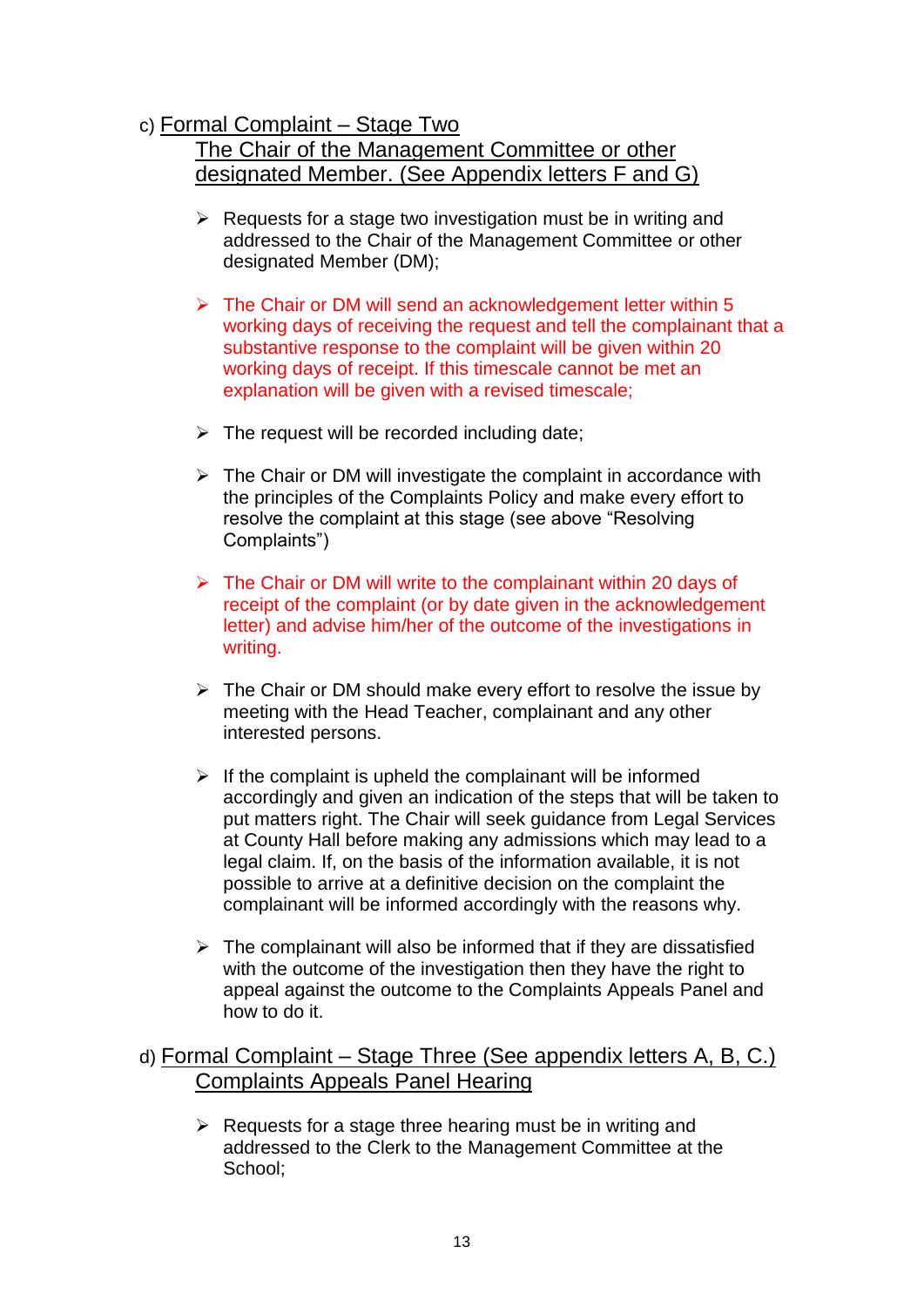- $\checkmark$  the Clerk will acknowledge the request in writing within 5 working days of receiving the request
- $\checkmark$  the Clerk will set a date for the Panel within 20 working days of receiving the request.\*
- $\triangleright$  The Clerk will ask the investigator at Stage 2 to attend the hearing to present the school's case.
	- $\checkmark$  if written submissions are to be made by the Head Teacher or complainant they should be submitted to the Clerk at least 10 working days before the hearing to enable copies to be provided to the committee, the complainant, the Head teacher and any other relevant parties.
- $\triangleright$  At least 7 working days prior to the meeting the clerk will:
	- $\checkmark$  notify all parties of the date, time and place of the hearing;
	- $\checkmark$  provide all parties with a copy of any written representations submitted;
	- $\checkmark$  provide all parties with details of the format of the hearing;
	- $\checkmark$  ask the parties whether they have any particular needs for the meeting e.g. induction loop, translator etc;
	- $\checkmark$  confirm who will be in attendance at the hearing or whether they wish to rely upon written submissions.
- $\triangleright$  Within 5 working days following the hearing the clerk shall:
	- $\checkmark$  inform all the parties concerned in writing of the decision(s) of the Panel;
	- $\checkmark$  the complainant will also be informed that if he/she remains dissatisfied then they may write to the Department for Education, 2nd Floor, Piccadilly Gate. Manchester. M1 2WD. or go to
	- $\checkmark$  <https://www.gov.uk/complain-about-school> for more details.

**This ends the process for the school**. The school (head teacher) must keep all paper work and details concerning the complaint and be prepared to submit them to the DFE if requested. It is important that the school submits the full policy document for scrutiny as well as the Complainants Leaflet.

#### **What will the DFE do?**

If a complaint has exhausted the local procedures, SCU (School Complaint Unit) will examine if the complaints policy and any other relevant policies were followed in accordance with the provisions set out. SCU also examines policies to determine if they adhere to education legislation. However, the department will not re-investigate the substance of the complaint. This remains the responsibility of the school.

If legislative or policy breaches are found, SCU will report them to the school and the complainant and, where necessary require remedial action to be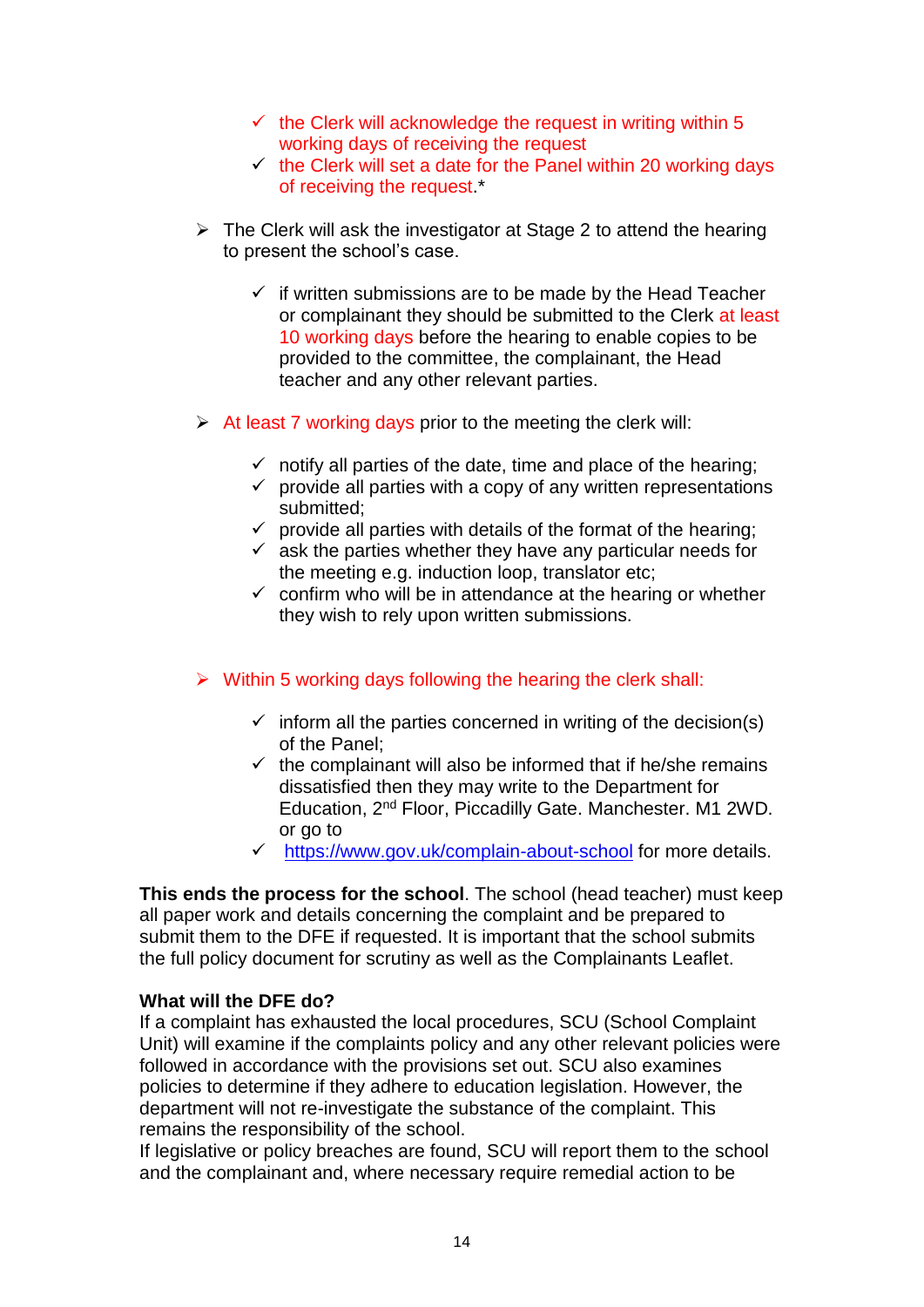taken. Failure to carry out remedial actions could ultimately result in a formal Direction being issued by the Secretary of State.\* (\*taken from the DFE Toolkit August 2014)

## (See also Management Committee Policy for dates)

## THE COMPLAINTS APPEALS PANEL

### Management Committee meeting autumn term 1st meeting

## The Complaints Appeals Panel - Establishment

## General (Procedure)

At the first meeting in the autumn term the Management Committee will establish a panel whose role is to determine appeals against stage 2 decisions on formal complaints made under the school's complaints procedure. The panel will only hear those complaints which have reached stage 3 of the procedure i.e. after the complaint has already been investigated by the Head Teacher/Chair of Management Committee members/DM. Membership of the panel may be reviewed pending a potential conflict of interest.

#### **Constitution**

Whilst it is for the Management Committee to determine the constitution of the panel it is strongly recommended that this should be any three Management Committee members, apart from staff Management Committee members and associate members, as available at the time of the appeal. Because of the need to provide confidence in the impartiality of the panel staff Management Committee members should not be appointed to the panel. Equally, associate members should not be appointed to the committee because they may not vote on a range of issues including the budget, financial commitments of the Management Committee, admissions and pupil discipline and may therefore find their effectiveness curtailed if any of these issues form part of the complaint.

#### Terms of reference

The terms of reference suggested for the panel are:

"to consider appeals in respect of complaints made pursuant to the school's complaints procedure including full delegated authority to:

- $\triangleright$  dismiss the appeal in whole or in part;
- $\triangleright$  uphold the appeal in whole or in part;
- $\triangleright$  decide on the appropriate action to be taken to resolve the complaint;
- $\triangleright$  recommend changes to the school's systems or procedures to ensure that problems of a similar nature do not recur."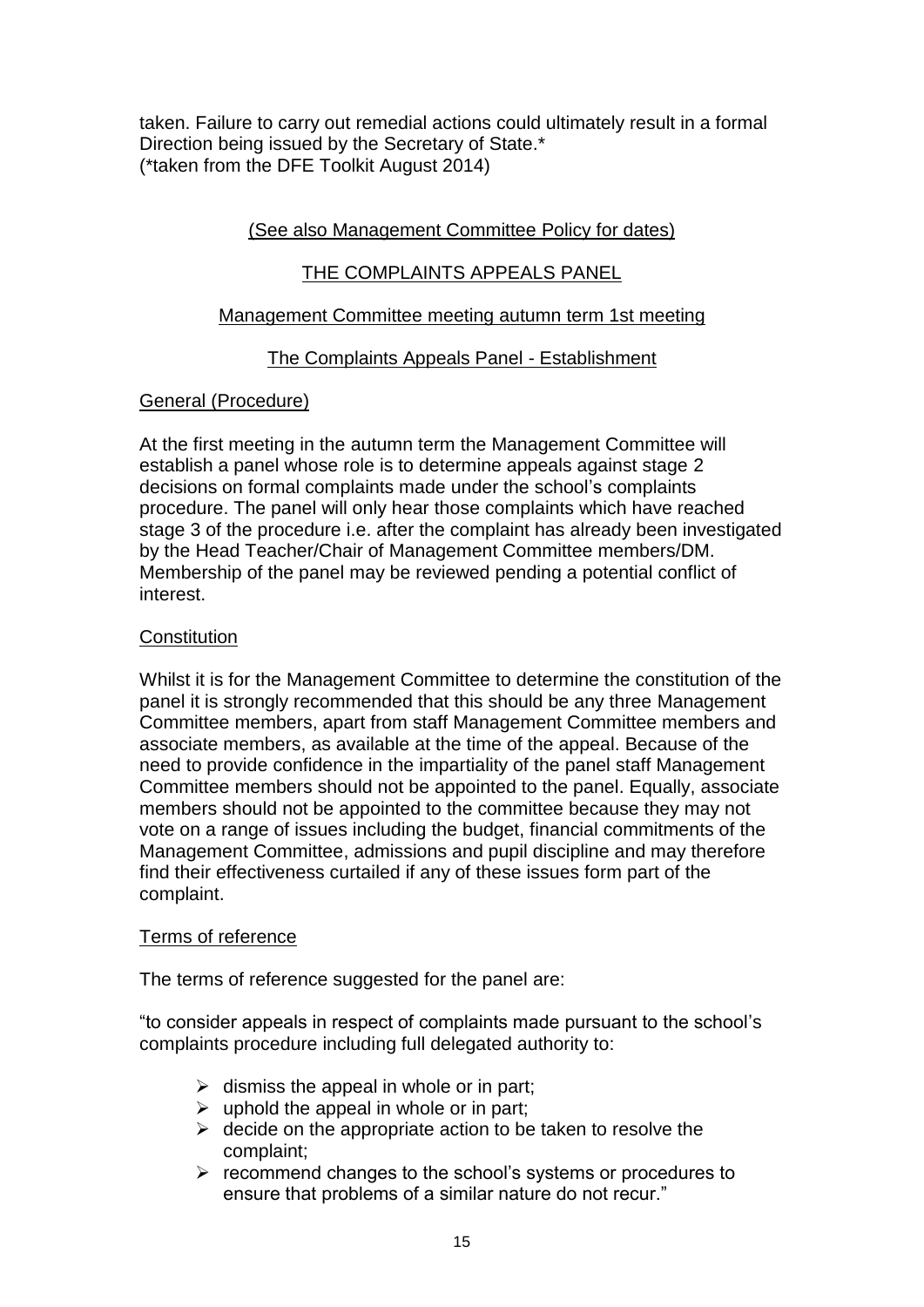#### **Delegation**

The panel should be given full delegated authority to act.

### Procedure

# The Complaints Appeals Panel STAGE 3

#### Receipt of complaint by the Clerk to the Management Committee

Clerk checks the school has followed the complaints procedure up to this point.

The Complaints Appeals Panel will only become involved after the complaint has been investigated at Stage 2 of the procedure.

The complainant should have written to and told the Clerk to the Management Committee that he/she remains dissatisfied with the Stage 2 decision and now wishes the matter to be considered by the committee at Stage 3.

#### Procedure

 $\checkmark$  The Clerk should acknowledge receipt of the complainant's letter within 5 working days of its receipt. See sample letter 'A'.

#### Arranging the hearing

The Clerk will make the necessary arrangements for the hearing to take place within 20 working days taking into account the following matters:

- $\checkmark$  check that 3 Management Committee members on the Appeal Panel are not previously involved in the complaint and remain available, remembering not to include staff Management Committee members or associate members;
- $\checkmark$  if the complaint is against a member of staff ensure that the members of the panel are not also members of the Staff Dismissal Committee (or Staff Dismissal Appeals Committee);
- $\checkmark$  is the preferred date and time of the hearing convenient to all the parties involved?
- $\checkmark$  is the school an appropriate place for the hearing or would a more neutral venue be preferable?
- $\checkmark$  is the chosen venue readily accessible to all?
- $\checkmark$  do the seating arrangements strike the right balance between the formality of the hearing and the need to create a more relaxed atmosphere?
- $\checkmark$  will water or soft drinks be available for people during the hearing?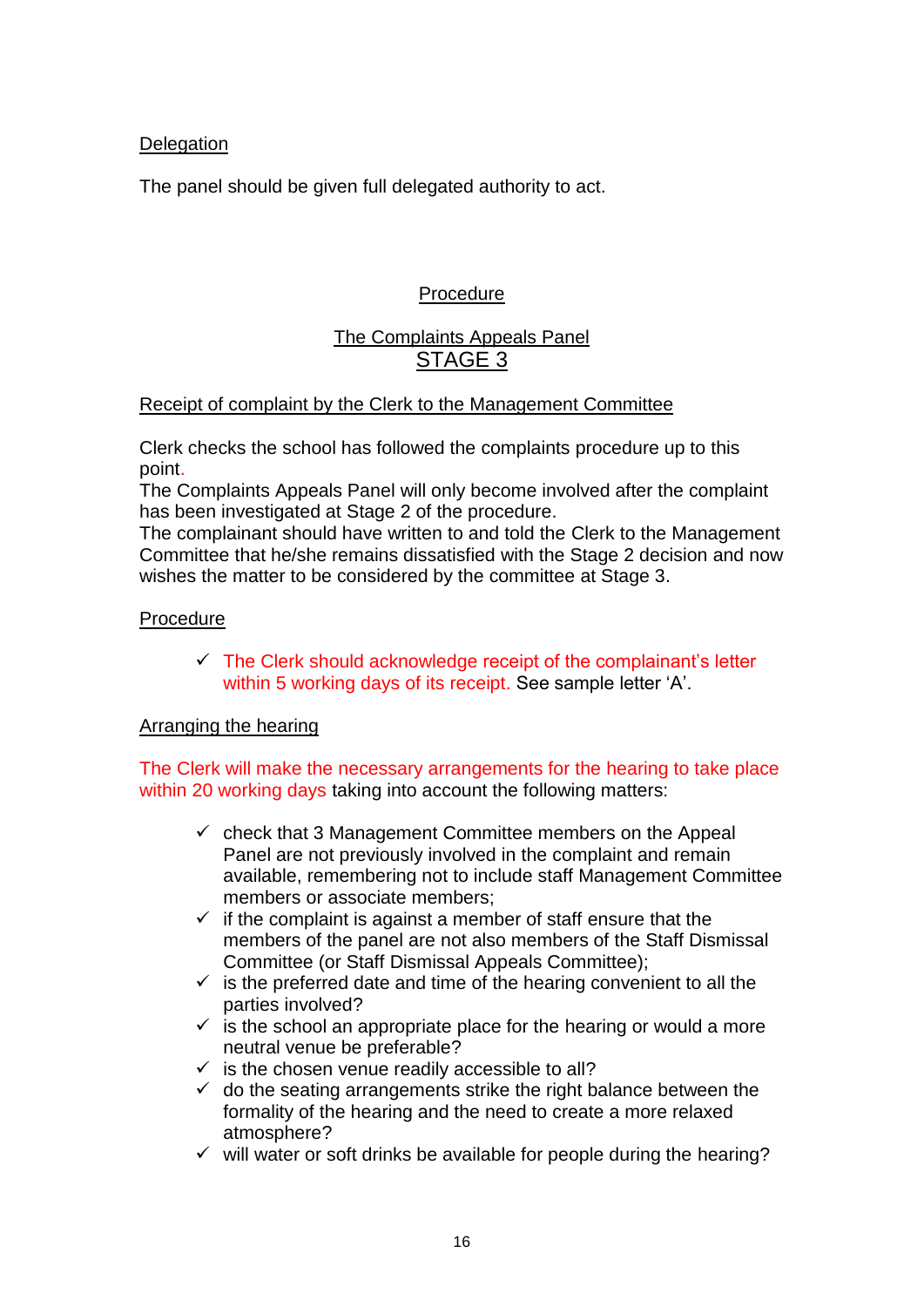- $\checkmark$  do any of the parties have any special requirements for the hearing? e.g. Induction loop, translator etc; keep a record of you asking the complainant.
- $\checkmark$  are separate rooms available if any of the parties wish to discuss any relevant matters in private either before or during the hearing? Do you need anyone to act as "host" and facilitate the process?

The Clerk should inform every one of the arrangements made giving at least 7 clear working days notice and provide everyone with the agenda setting out the format for the hearing. See the sample agenda under Sample Forms and Letters.

#### Who should be invited to the hearing?

- $\triangleright$  The complainant (not forgetting that he/she may be accompanied by a friend);
- $\triangleright$  The Panel:
- The Head Teacher, Chair of Management Committee members or designated Member, whoever investigated the complaint at Stage 2. The Head Teacher (with a friend if they so wish) should make every effort to attend the hearing but if he/she declines to attend it should be borne in mind he/she will not be able to answer questions from the complainant or the panel and this might be unhelpful to the panel in reaching its decision.
- $\triangleright$  Any witnesses that any of the parties may wish to call to give evidence.
- $\triangleright$  A host who could help with proceedings or take care of witnesses etc. may be useful.

When advising every one of the arrangements for the hearing remind the complainant and the Head Teacher that written submissions must be submitted to the Clerk not less than 10 working days prior to the hearing to enable the Clerk to provide copies in advance to everyone concerned.

Written representations when received should be sent by first class post to all the parties concerned or by email where all parties agree.

#### The Hearing

The Clerk should arrive early to ensure that the arrangements for the hearing are in order.

The Appeal Panel should take its place in the hearing room without the complainant, Head Teacher or witnesses being present and the clerk should take the opportunity to:

- $\triangleright$  clarify any procedural points with the Panel; and
- $\triangleright$  elect a Chair for the hearing.

The Clerk should check that all parties have received a copy of all papers to which they are entitled. It may be helpful to number the pages. If anyone has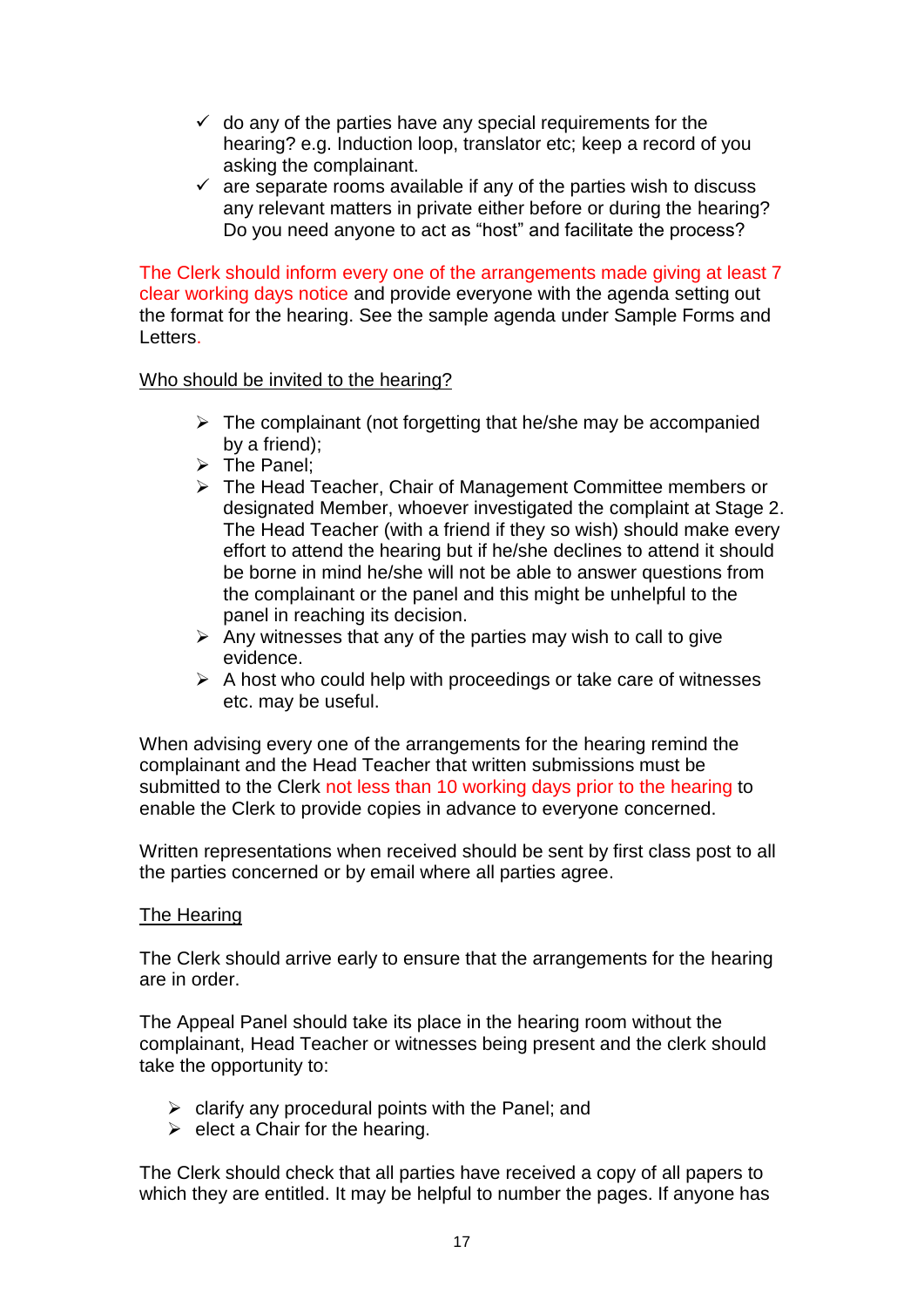not received any of the papers they should be provided with a copy and given time to read them and if they request it they should be allowed to do this in private and if necessary confer with their friend.

Ideally, no party should feel the need to be represented by lawyers/union representatives etc. at the review Panel. The purpose of the Panel is to consider the complaint and wherever possible, work towards a resolution. It is not a quasi-judicial process and the presence of lawyers can work against the spirit of openness and problem-solving. However, the complainant and HT have the right to bring a representative to speak on their behalf if they so desire.

The complainant, the Head Teacher and their friends or advisers (but not witnesses) should then be invited in to the hearing. The complainant or the Head Teacher, Chair of Management Committee members or designated member of staff/Member (and friends or advisers or witnesses) should not be left alone with the Panel at any time. The Clerk should remain in the room with the Panel to ensure all procedures are followed in a fair and equitable manner.

The host could remain with any witnesses and act as a support to the clerk if for any reason there is a need for a recess or any other issues arise which could lead to a situation where the Panel could be compromised in any way. It is recommended that the host does not go into the hearing.

The Chair should open the hearing by introducing him/herself and the members of the Panel. He/she should inform every one of the role of the Panel and stress that the Panel has had no prior involvement in the complaint and that it will look afresh at all the issues involved and arrive at its own decision on the matter(s). Also, that the decision(s) of the panel is final insofar as the school is concerned. The Chair should then invite everyone else present to introduce themselves and their role in the proceedings.

The Chair should confirm with everyone that they have received a copy of all relevant papers to which they are entitled (ideally the Clerk should do this prior to the meeting and provide a copy of any missing papers – this would help prevent delays at the hearing, see above).

The meeting should then follow the format set out in the agenda (see under Sample Forms and Letters). If either of the parties wish to have a recess then the Chair should facilitate that, if at all possible, however the decision to allow a recess is entirely at the discretion of the Chair. If a recess is allowed there should be no discussion on the matters heard thus far and the complainant, the Head Teacher, Chair of Management Committee members or designated member of staff (or witnesses/friends/advisors) should not be left alone with the Panel.

Where necessary, witnesses should be invited in to the hearing when it is their turn to give evidence. After giving evidence and answering questions witnesses should be invited to leave the hearing if they wish. Alternatively they may remain in the hearing but they should not be allowed to take any further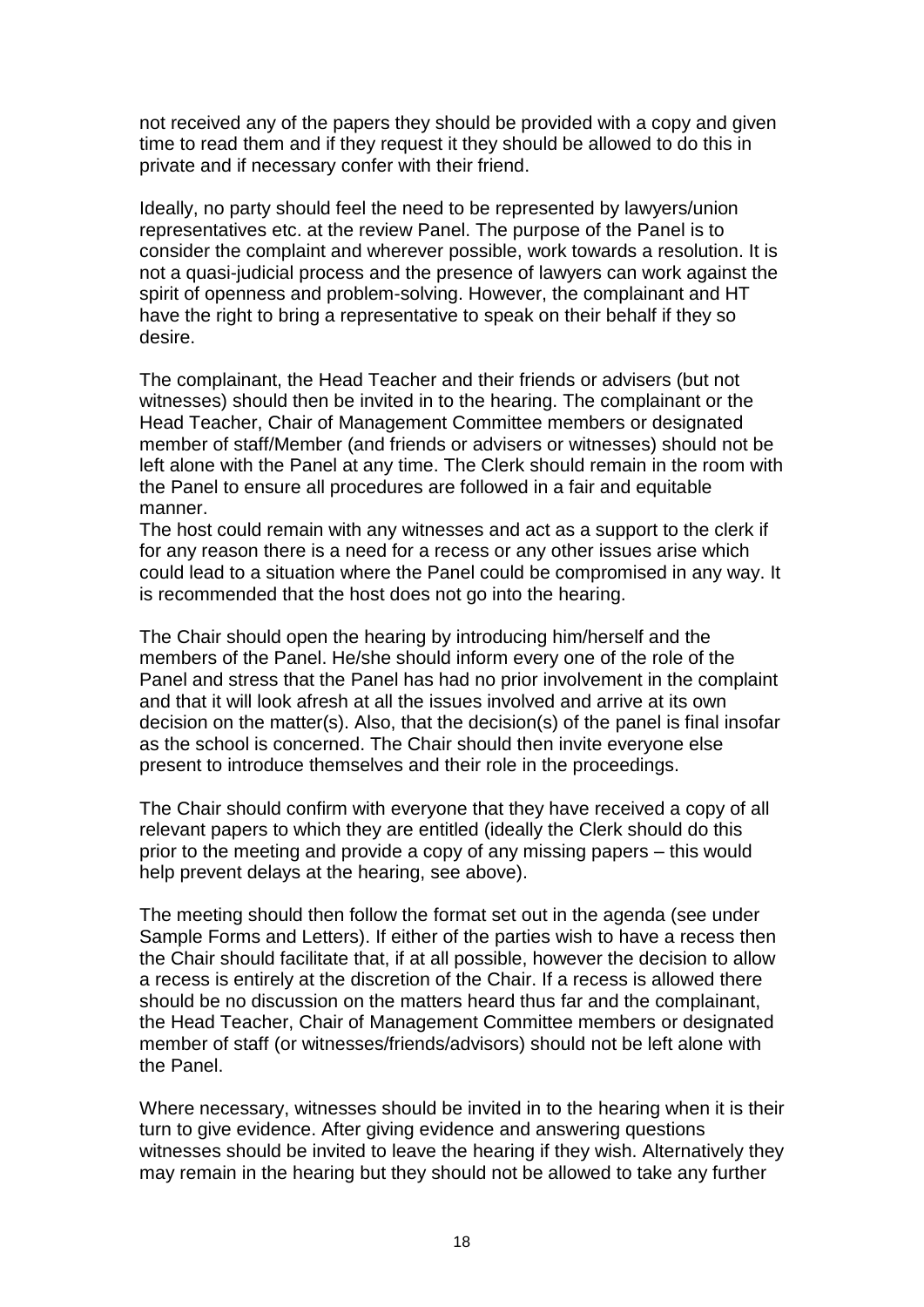#### part in the proceedings. **Ideally it should not be necessary to invite witnesses as the investigations will include any witness statements.**

At the conclusion of the hearing the Chair of the Panel should thank everyone for their contributions and inform the complainant and the Head Teacher that the Panel will make its decision in private and that they will be notified of the outcome by the Clerk within 5 working days of the meeting. Everyone, with the exception of the Panel and the Clerk, should then leave the meeting whilst the Panel deliberates in private. It might be appropriate to ask the complainant, the Head Teacher, the Chair of Management Committee members or designated member of staff and any witnesses to stay behind for a short while in the event that the Panel needs clarification on any point or to give the parties the option to wait to hear the decision in person if the Panel expects to reach one within a reasonable length of time. In either of the above circumstances it will be necessary for ALL the parties concerned to be present.

## The Decision process

The Panel should consider in private all the evidence submitted. If the Panel requires clarification on any point then all the parties should be invited back in to the hearing only whilst the Panel seeks the necessary clarification. Remember also that this is not an opportunity for anyone to re-open the hearing.

**The Panel may decide to seek legal advice or clarification from HR at this stage**. It is acceptable to adjourn at this point and agree to reconvene when any further guidance has been received. This must comply with the 5 day timescale or the complainant and head teacher should be informed of any delay in the process.

Remember the Panel's terms of reference:

The panel will "consider appeals in respect of complaints made pursuant to the school's complaint procedure including full delegated authority to:

- $\triangleright$  dismiss the appeal in whole or in part;
- $\triangleright$  uphold the appeal in whole or in part:
- $\triangleright$  decide on the appropriate action to be taken to resolve the complaint:
- $\triangleright$  recommend changes to the school's system or procedures to ensure that problems of a similar nature do not recur."

After arriving at its decision the clerk should confirm with the Panel that his/her understanding of the decision is correct.

#### **If the decision of the Panel is thought likely to lead to further action by the complainant e.g. a claim for damages, the Panel should consult with Legal Services at County Hall before reaching a final conclusion.**

#### After the hearing

The clerk should prepare a draft of the letter setting out the decision. This should be approved by the Chair of the Panel and signed by him/her prior to being sent to the complainant and the Head Teacher within the agreed 5 working days. See sample letters B&C to be signed by the Chair of the Panel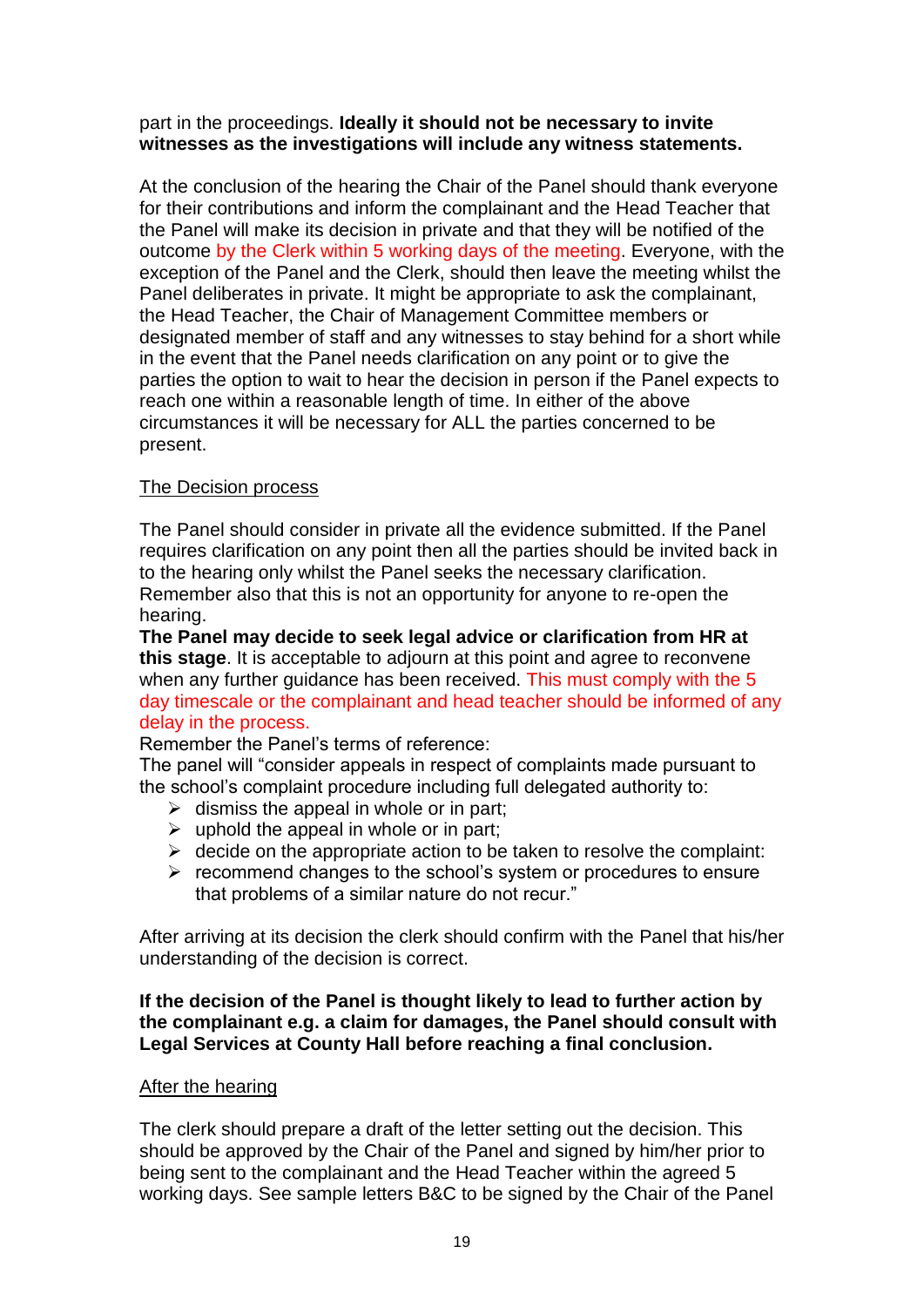## **and remember to include the information for taking the complaint onto**

**the DFE**. At this stage guidance can be sought from the Legal Team regarding appropriate wording of the letter.

#### Minutes and reporting to the Management Committee

Draft minutes of the hearing should be prepared and once they have been agreed with the Panel the minutes should be signed by the Chair of the Panel. They should not be submitted to the Management Committee nor should a detailed resume of the hearing be given to the Management Committee. All that should be reported is that a hearing was held and the decision. The reason for this is that there may be issues arising from the complaint that may require further investigation and which may lead to disciplinary action against a member of staff. To give a detailed account of the proceedings of the hearing may be prejudicial to any disciplinary or other proceedings. It is good practice to inform the Management Committee that a complaint has been dealt with under the Complaints Procedure. This information could form a useful part of the school's improvement procedures and Member monitoring of the school.

#### **Records**

The records of the complaint should be kept securely in school and retained in accordance with the requirements of the Schools' Information Governance Toolkit.

For further information on storage see:

CYPS.info and follow the file path:

Organisation and management Information and data management Record Retention

Or speak to Veritau Information Governance Team at County Hall for further advice.

This is the responsibility of the head teacher.

| <b>Item</b>                   | Action                                      |
|-------------------------------|---------------------------------------------|
| Letter referring complaint to | Acknowledge within 5 working days           |
| Panel                         |                                             |
| <b>Hearing</b>                | Within 20 working days                      |
| Despatch of Agenda            | At least 7 clear working days before the    |
|                               | hearing                                     |
| <b>Receipt of written</b>     | At least 10 working days before the hearing |
| submissions from              |                                             |
| complainant and Head          |                                             |
| Send out written submissions  | As soon as possible after receipt           |
| $($ if any $)$                |                                             |
| Letter to complainant giving  | Not more than 5 working days following the  |
| decision of Panel.            | hearing                                     |

#### Stage 3 Critical Timescales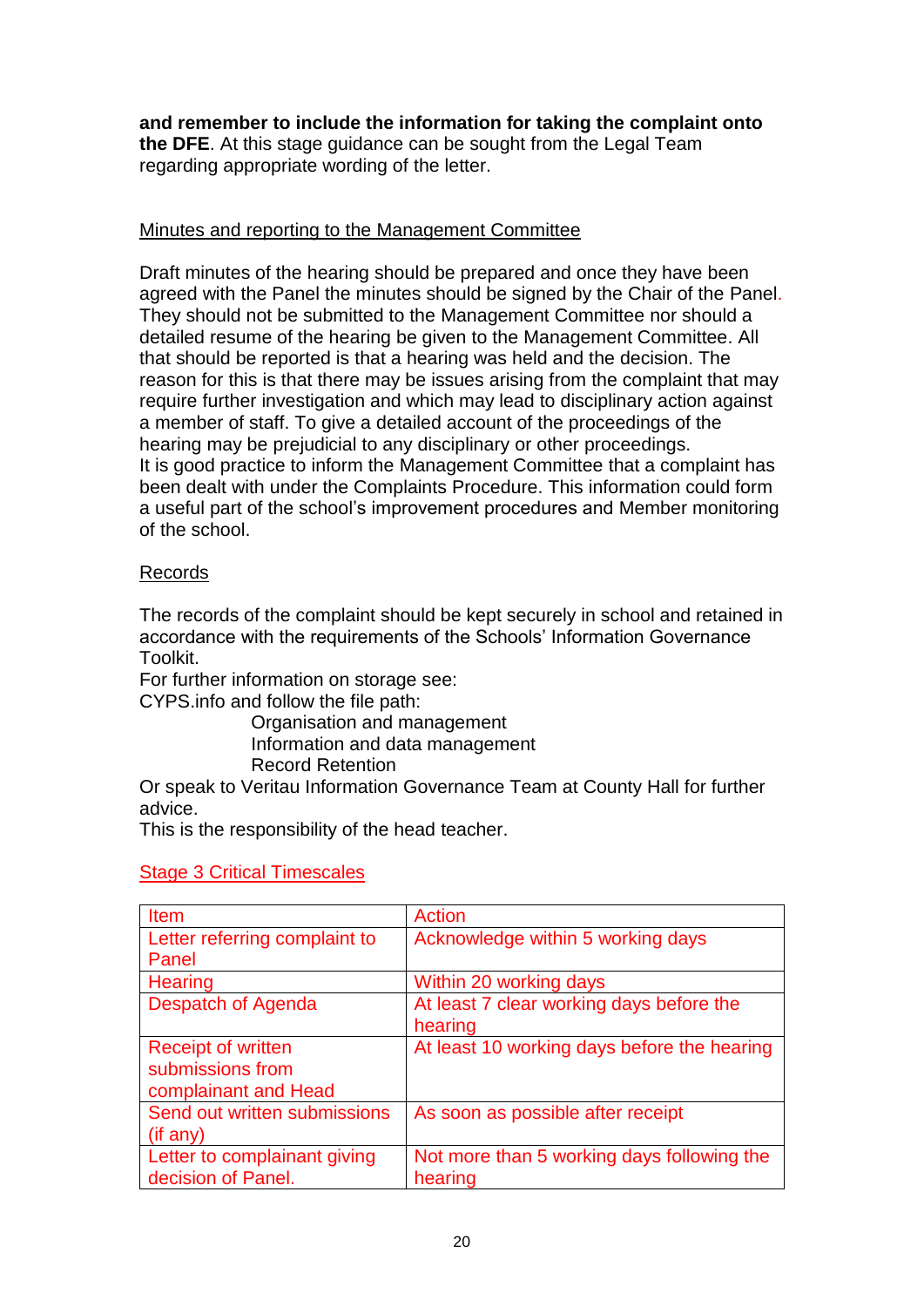\*It may be that under certain circumstances the Chair (or Designated Member) and the Clerk have evidence that the school Management Committee cannot provide three Management Committee members who have no knowledge of the case. In these circumstances the school could ask Management Committee members from other schools to sit on the panel and hear the case at stage three.

**Please note, once a complaint has been reviewed at Stage 3, this would mark the end of the process. Should the complainant not be satisfied they can refer their complaint to the Secretary of State who will review the way the matter has been handled. Complaints should now be addressed to the Secretary of State, The Department of Education, 2nd Floor, Piccadilly Gate, Manchester. M1 2WD.**

# **Complaints about the Full Management Committee**.

Very rarely, a complaint is made about the Full Management Committee. If the Clerk receives a complaint they should contact the Member Support team as soon as possible. The Clerk should acknowledge the complaint within 5 working days.

The Local Authority (LA) will assist in finding an external investigator to undertake the second stage investigation. This report will be completed within the 20 working days timescale.

If the complainant is still not satisfied they must write to the Clerk and request a panel hearing. The Clerk will then contact the LA Member Support team who will assist in finding a panel of Management Committee members from other schools who will hear the third stage appeal within 20 working days. The process will follow the procedures as laid out above for the appeal panel. Please note that the sample letters and agendas will need to be altered accordingly. This will be the end of the process as far as the school is concerned.

If the complainant is still not satisfied they have the option of writing to the DFE and will be informed of this in the third stage reply.

The LA will continue to provide support, advice and guidance on procedural matters to both schools and complainants. Support for Management Committee members on legal, HR, financial and other matters will remain. If any assistance is required please contact the Member Support Unit via email at [governor.support@northyorks.gov.uk](mailto:governor.support@northyorls.gov.uk)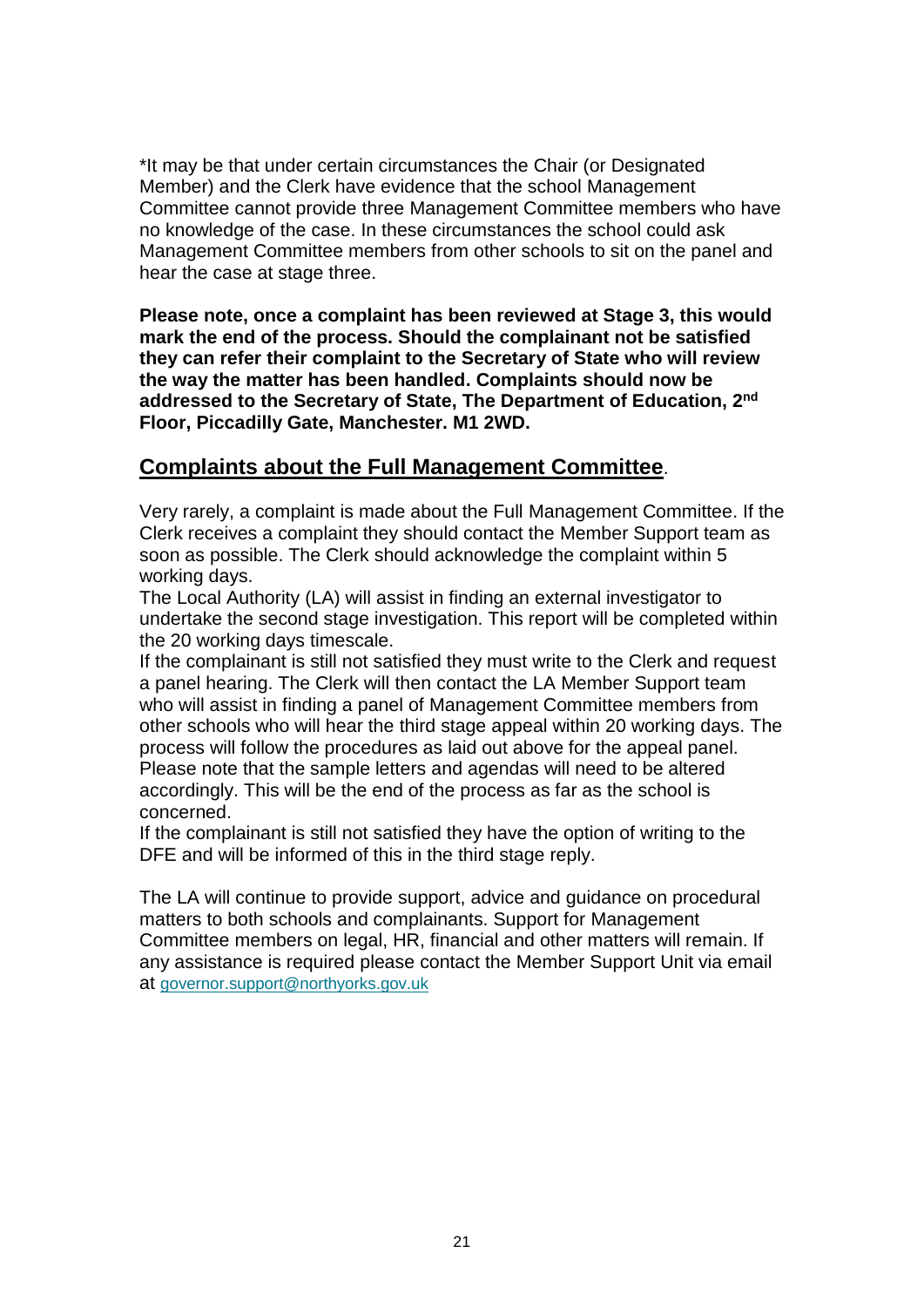#### Sample Forms and Letters

## Complainant Form

#### Hambleton & Richmondshire Pupil Referral Service

It will help us if you use this form to make your complaint but please write a letter if you prefer, covering all the points on the form. Please continue your answers on a separate sheet if there is not enough space on this form. Do remember that you will need to tell us what needs to happen to resolve your complaint. When you have filled in the form, send it to The Head teacher or Chair of the Management Committee if the complaint is about the Head Teacher, Hambleton & Richmondshire Pupil Referral Service, East Road, Northallerton, DL6 1SZ. If you need any help completing this form please contact the school. If this is a complaint about a Member please send it to the Clerk to the Management Committee.

We will only process your personal data in order to respond to your complaints. In general it will be used for administrative and statistical purposes.

| Your<br>name                                                         |                                                                                                              |                    |          |
|----------------------------------------------------------------------|--------------------------------------------------------------------------------------------------------------|--------------------|----------|
| Your<br>address                                                      |                                                                                                              |                    |          |
|                                                                      |                                                                                                              |                    | Postcode |
| Daytime<br>tel. no.                                                  |                                                                                                              | Mobile tel.<br>no. |          |
| Email<br>address                                                     |                                                                                                              |                    |          |
|                                                                      | Do you have any special<br>requirements, for example if English is<br>not your first language, disabilities? |                    |          |
| Have you contacted the school about this matter before?<br>Yes<br>No |                                                                                                              |                    |          |
|                                                                      | If yes, who did you contact, when and how?                                                                   |                    |          |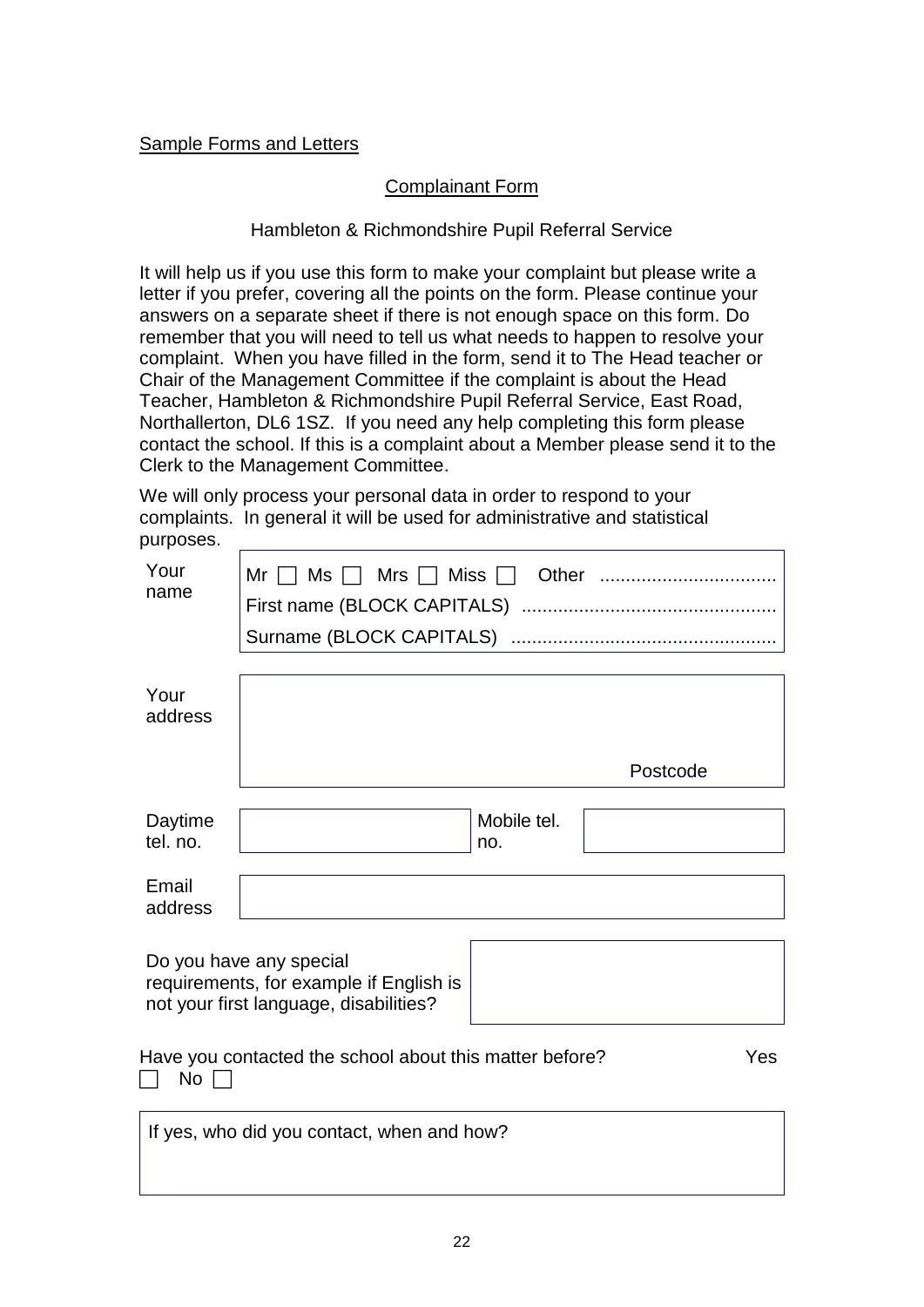| Have you received a reply?                                                                                                         | Yes $\Box$ No $\Box$ |
|------------------------------------------------------------------------------------------------------------------------------------|----------------------|
| If so, when was this?                                                                                                              |                      |
| Please explain your complaint.                                                                                                     |                      |
|                                                                                                                                    |                      |
|                                                                                                                                    |                      |
|                                                                                                                                    |                      |
| What action, if any, have you already taken to try to resolve your complaint?<br>(Who did you speak to and what was the response?) |                      |
|                                                                                                                                    |                      |
|                                                                                                                                    |                      |
| What actions do you feel might resolve the problem at this stage?                                                                  |                      |
|                                                                                                                                    |                      |
|                                                                                                                                    |                      |
|                                                                                                                                    |                      |
| Please use additional sheets if required.                                                                                          |                      |

If you have any documents to support your complaint, please send them with this form. Please tick the box if you would like them returned to you.  $\Box$ 

We will send an acknowledgement within 5 working days of receiving your communication and will tell you what is happening. If a further response is required, this should reach you within 20 working days.

| FOR OFFICE USE ONLY       |                  |  |
|---------------------------|------------------|--|
| Complaint reference       | Date<br>Received |  |
| Acknowledgement<br>sent   |                  |  |
| Substantive reply<br>sent |                  |  |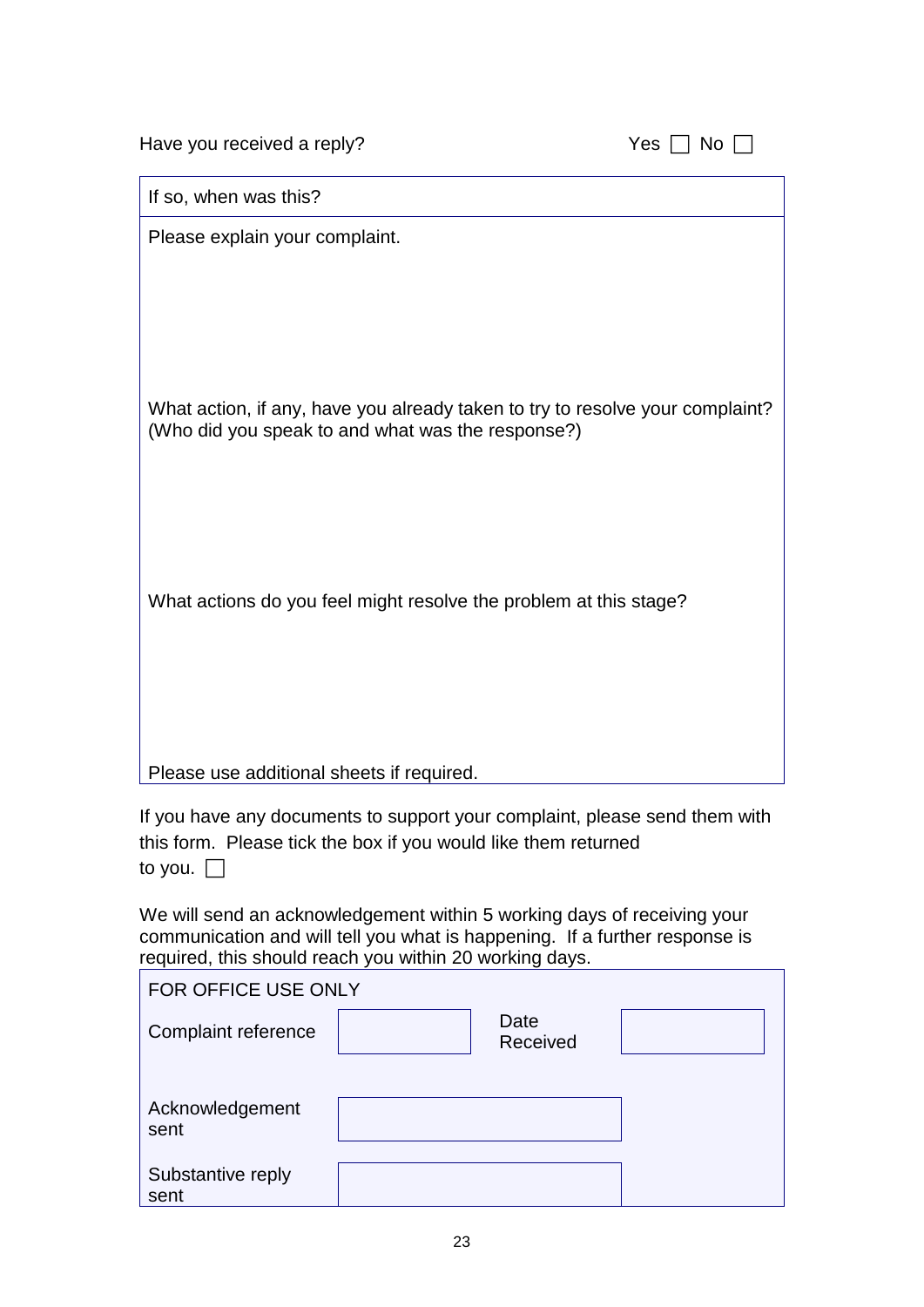## SAMPLE LETTERS

Letter 'A' – Acknowledgement letter from Clerk Dear Your Complaint

I write to acknowledge receipt of your letter of (insert date) and write to let you know how your appeal will now be dealt with.

A hearing by the Complaints Appeals Panel will be held within 20 working days from the receipt of your complaint i.e. by (insert date). The panel is made up of 3 Management Committee members who have no prior knowledge of the details of the complaint. The role of the panel is to consider your complaint and the action taken to address the complaint to date together with any information that the Head Teacher (*or Chair of Management Committee members or designated member of staff/Member as appropriate)*  wishes to put forward. The Panel will then consider in private all the information presented to it and arrive at its decision. The Panel has the authority to:

- $\triangleright$  dismiss the appeal in whole or in part;
- $\triangleright$  uphold the appeal in whole or in part;
- $\triangleright$  decide on any appropriate action to be taken to resolve the complaint;
- $\triangleright$  recommend changes to the school's systems or procedures to ensure that problems of a similar nature do not recur."

You will be notified in writing of the decision of the panel within 5 days of the meeting.

I will be acting as clerk to the panel and it is my responsibility to make all the necessary arrangements for the meeting and to take the minutes of the meeting and offer procedural guidance only. Any correspondence that you may wish to submit to the panel should be sent to me at the address shown at the head of this letter.

You are entitled to attend the meeting and to present your complaint and you may be accompanied by a friend who may speak on your behalf if you so wish. You or your friend may also submit, in advance, written representations. These will be circulated to the panel and to the Head Teacher and must therefore be sent to me to arrive not less than 10 working days prior to the meeting to enable me to do that. If the Head Teacher similarly submits any written representations then you will be provided with a copy in advance of the meeting.

Ideally, no party should feel the need to be represented by others at the Panel. The purpose of the Panel is to consider the complaint and wherever possible, work towards a resolution. It is not a quasi-judicial process and the presence of advisers or others can work against the spirit of openness and problem-solving.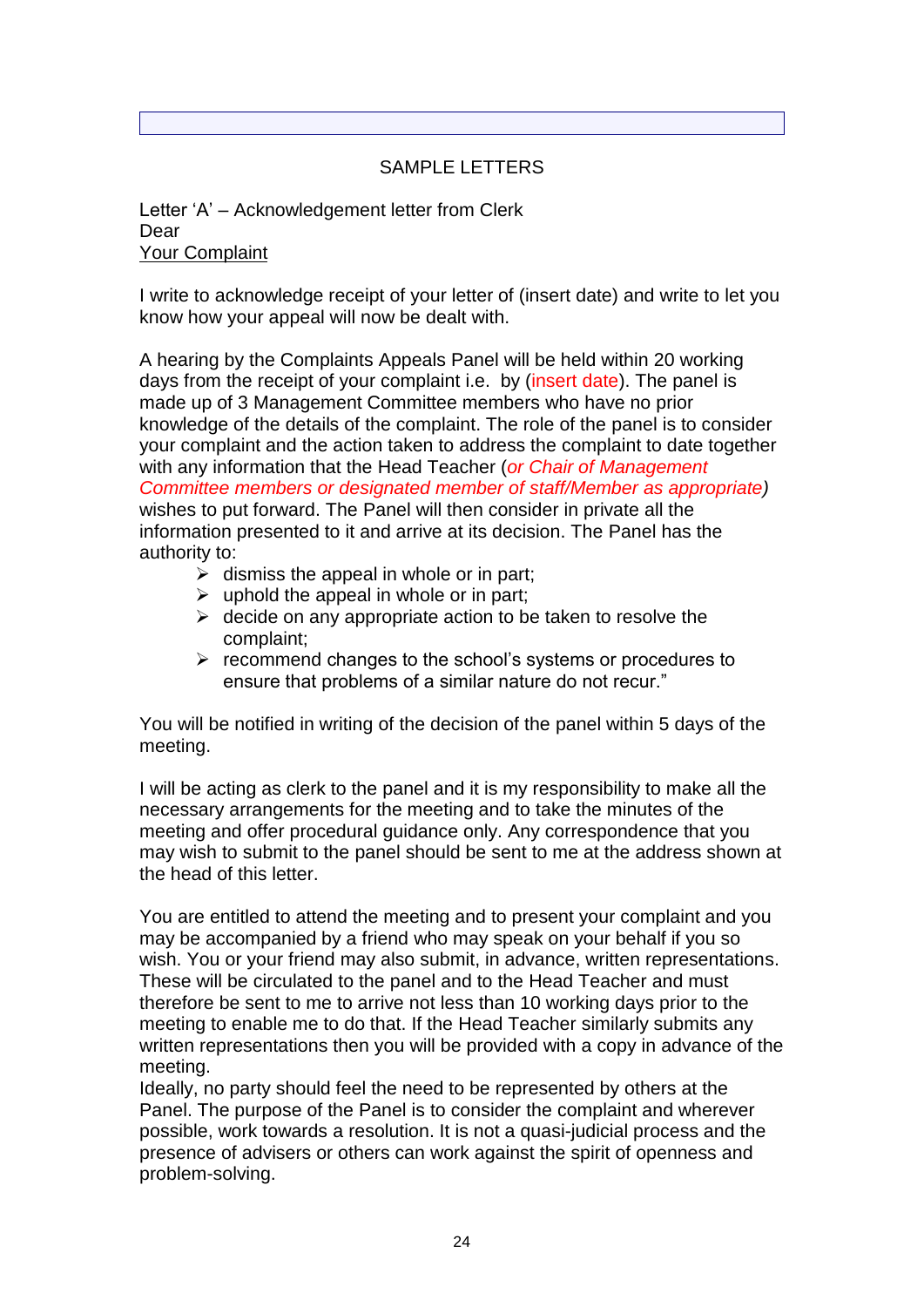I will contact you again soon to discuss the date, time and venue for the meeting but in the meantime if you have any questions in connection with this matter please do not hesitate to contact me.

## Yours sincerely

Clerk to the Complaints Appeals Panel of (name of school) Management **Committee**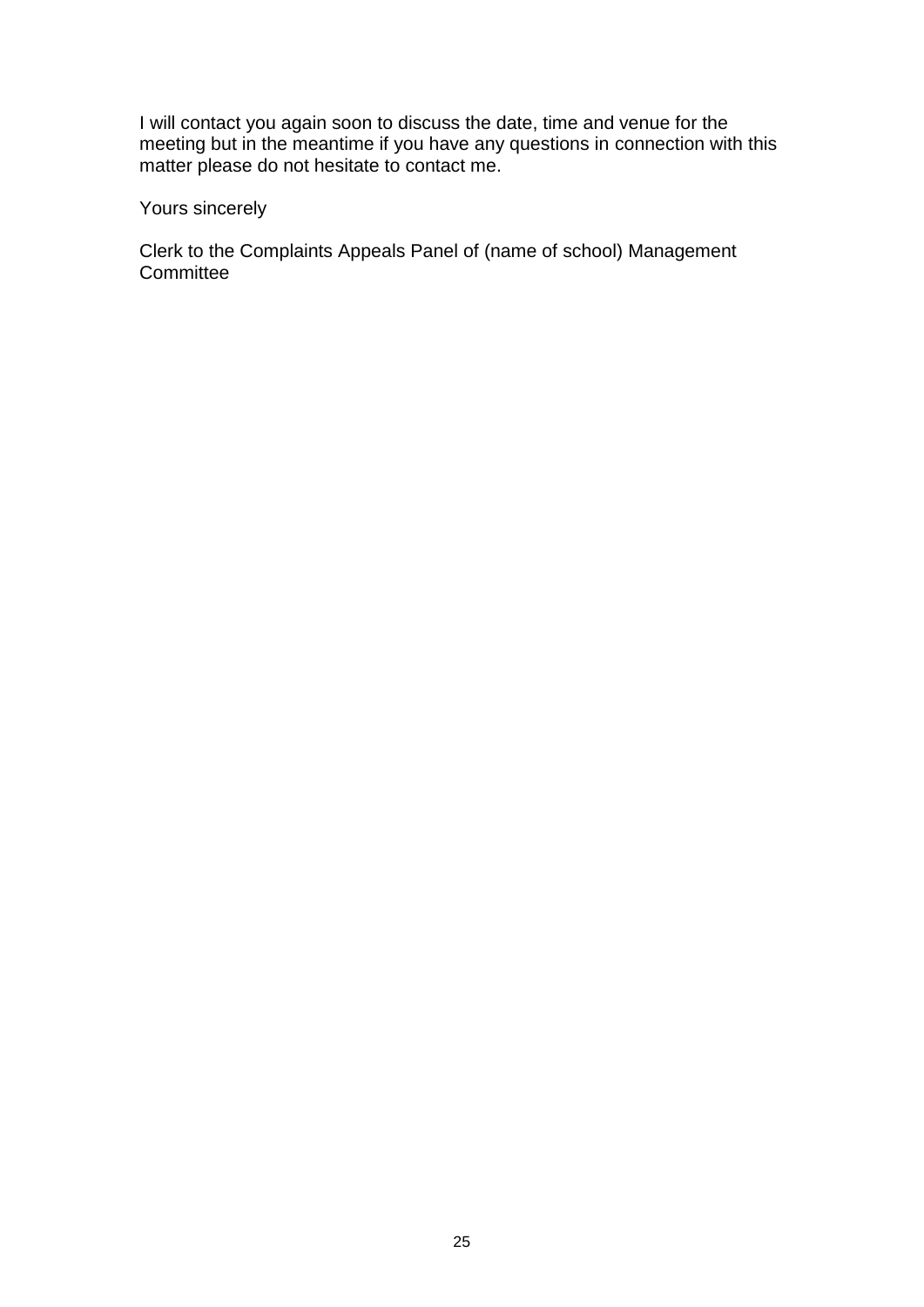Letter 'B'- letter of decision to complainant – rejecting complaint

Dear

Your Complaint – Complaints Appeals Panel Hearing– (insert date of hearing)

May I first of all thank you for attending the hearing by the Panel held on (insert date).

The Panel after carefully considering all the information presented to it has decided that no further action should be taken on your complaint for the following reasons:

Set out the reasons for the decision e.g.

- a) It is recognised that an error had occurred at the early stage of the matter the subject of your complaint. Whilst this was regrettable it is the view of the panel, that the early action taken by the Head Teacher to correct the error once it was discovered was sufficient to correct the situation.
- b) Because action was taken early there was no evidence to demonstrate that you had suffered materially as a consequence;
- c) The Head Teacher has already apologised to you both verbally and in writing for the error;
- d) The Management Committee will be reviewing policies and procedures to see if they can be improved.

The hearing of your complaint by the Panel brings to an end the formal procedures set out in the school's Complaints Procedure. However, if you remain dissatisfied then you may write to: The School Complaints Unit (SCU) Department for Education, 2nd Floor Piccadilly Gate, Manchester, M1 2WD.

Yours sincerely,

Chair of the Complaints Appeals Panel of (Name of school) Management **Committee**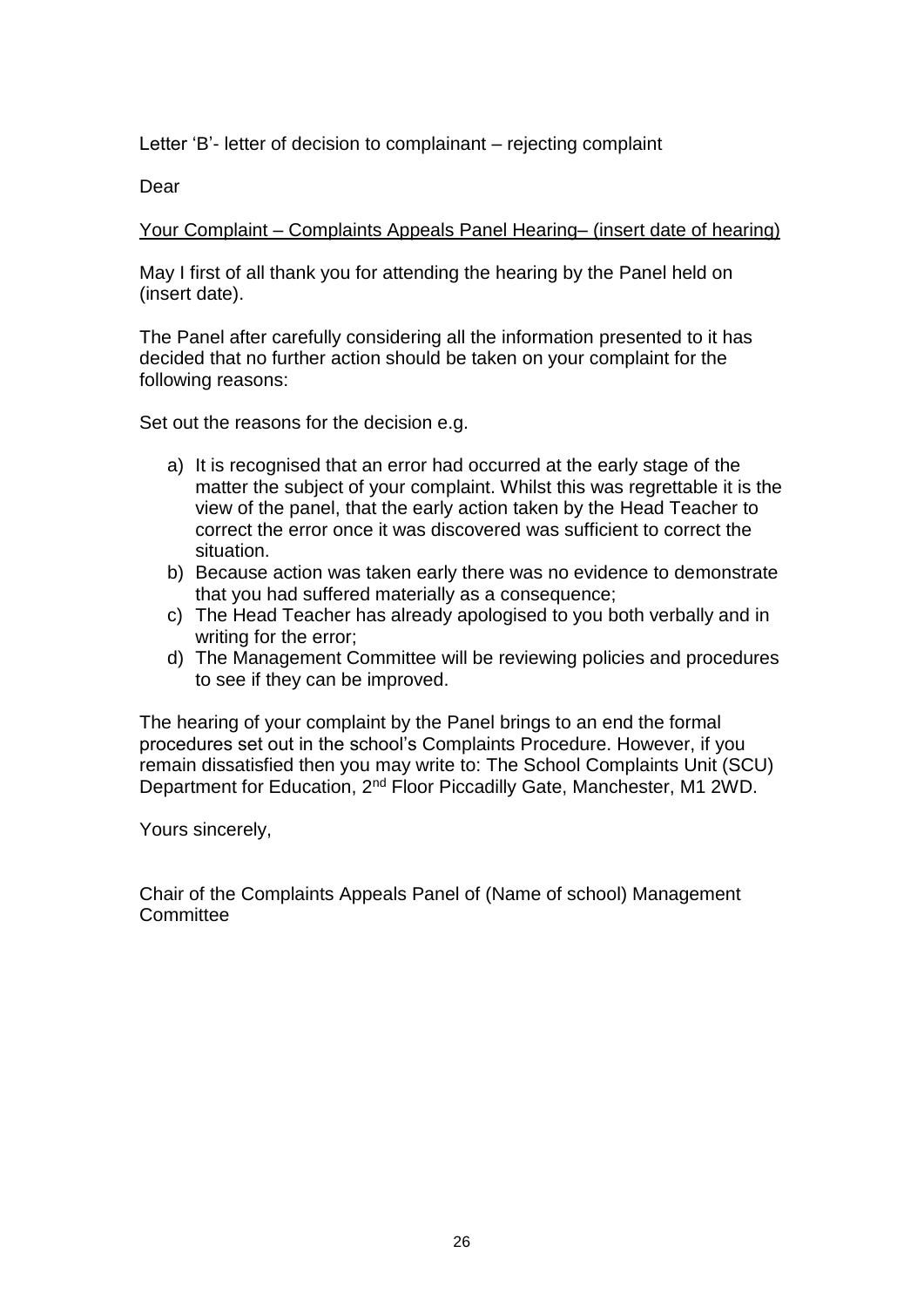Letter 'C' - letter of decision to complainant – upholding complaint

Dear

#### Your Complaint – Complaints Appeals Panel Hearing – (insert date of hearing)

May I first of all thank you for attending the hearing by the Panel held on (insert date).

The Panel after carefully considering all the information presented to it has decided to uphold your complaint for the following reasons:

Set out reasons e.g.

- a) It is recognised that an error had occurred at the early stage of the matter the subject of your complaint and that this error had not been identified or action taken to correct it;
- b) Because the error was not identified you had to pay twice for the music lessons;

Further the Panel has determined that the following action shall be taken to address your complaint:

Set out redress offered e.g.

- 1) The Head Teacher and the Panel offer an unreserved apology to you for the distress caused by the failure to properly address the original error;
- 2) A refund of the overpaid music lessons fee will be made to you as soon as possible;
- 3) Measures have now been put in place to prevent any further similar errors occurring.

The Panel hopes that this now brings this matter to a conclusion and thanks you for the professional and courteous way in which you dealt with the matter at the hearing.

The hearing of your complaint by the Panel brings to an end the formal procedures set out in the school's Complaints Procedure. However, if you remain dissatisfied then you may write to: The School Complaints Unit (SCU) Department for Education, 2nd Floor Piccadilly Gate, Manchester, M1 2WD.

#### Yours sincerely

Chair of the Complaints Appeals Panel of (Name of school) Management **Committee**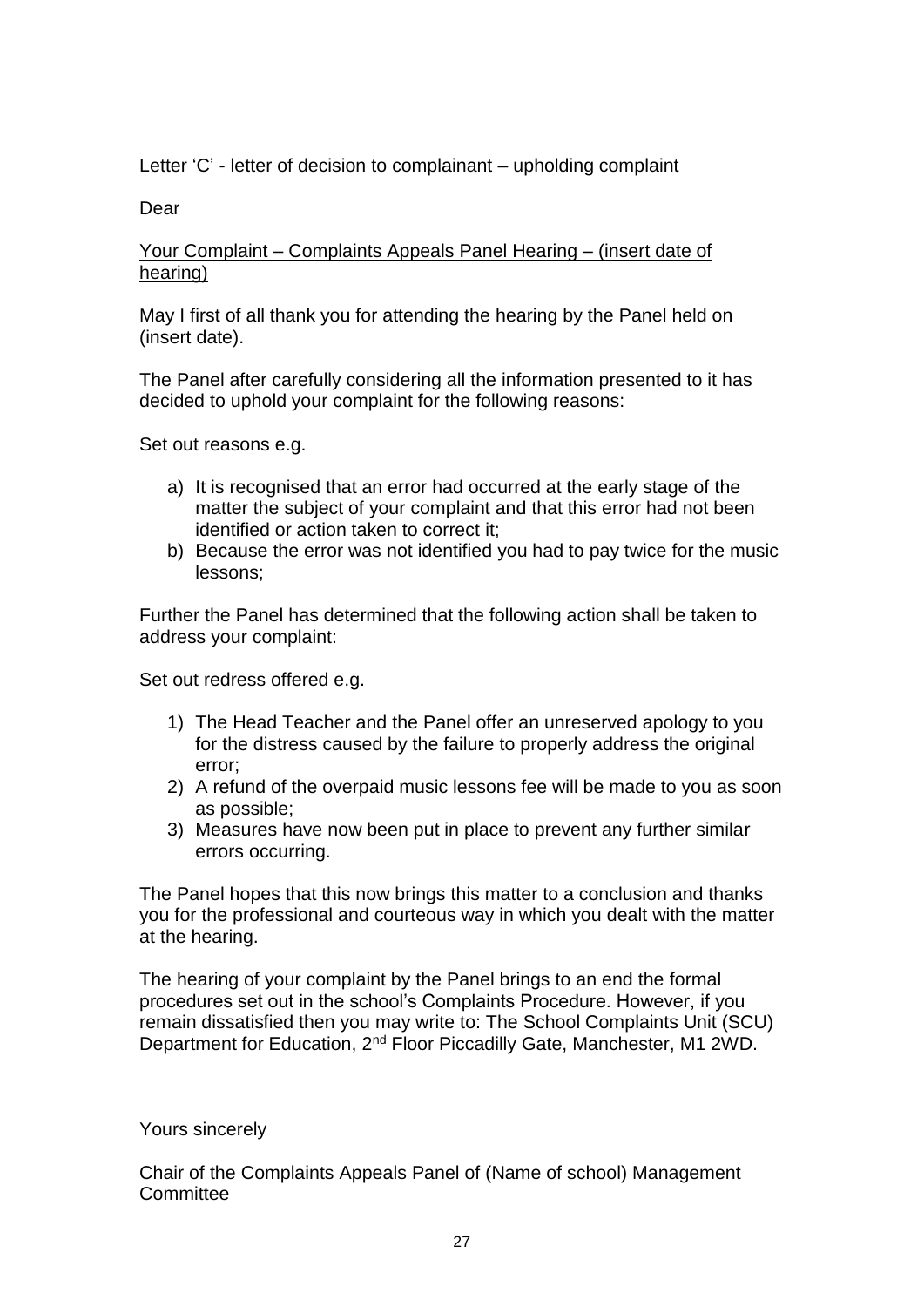Letter "D" - acknowledgement letter from the Head teacher

### Dear……. Your Complaint

I write to acknowledge receipt of your letter of (insert date) and write to let you know how your complaint will now be dealt with. Please be assured that our school takes all complaints very seriously and all complaints are investigated fully.

As Head Teacher/designated staff member (delete as appropriate) I will now investigate your complaint. I would be very grateful if you could contact the school, within 5 working days, to arrange a time to meet with me to discuss your issues as raised in your letter. You could bring a support person with you if you feel that would be helpful.

I will do everything I can to resolve the issue and to this end it would be very helpful if you could be clear about what it is that would resolve the situation. I will also be meeting with the any other persons concerned with your complaint to ensure I understand the all of the issues concerned.

After I have met with you and any other relevant persons I will write to you outlining the following:

- $\triangleright$  Your complaint with each item specified;
- $\triangleright$  The resolution to each item
- $\triangleright$  Details of what you can do next if you are not satisfied with the outcome of the investigation.

This will be completed within 20 working days.

I look forward to hearing from you shortly.

Yours sincerely,

Head teacher/Designated staff member (Delete as appropriate)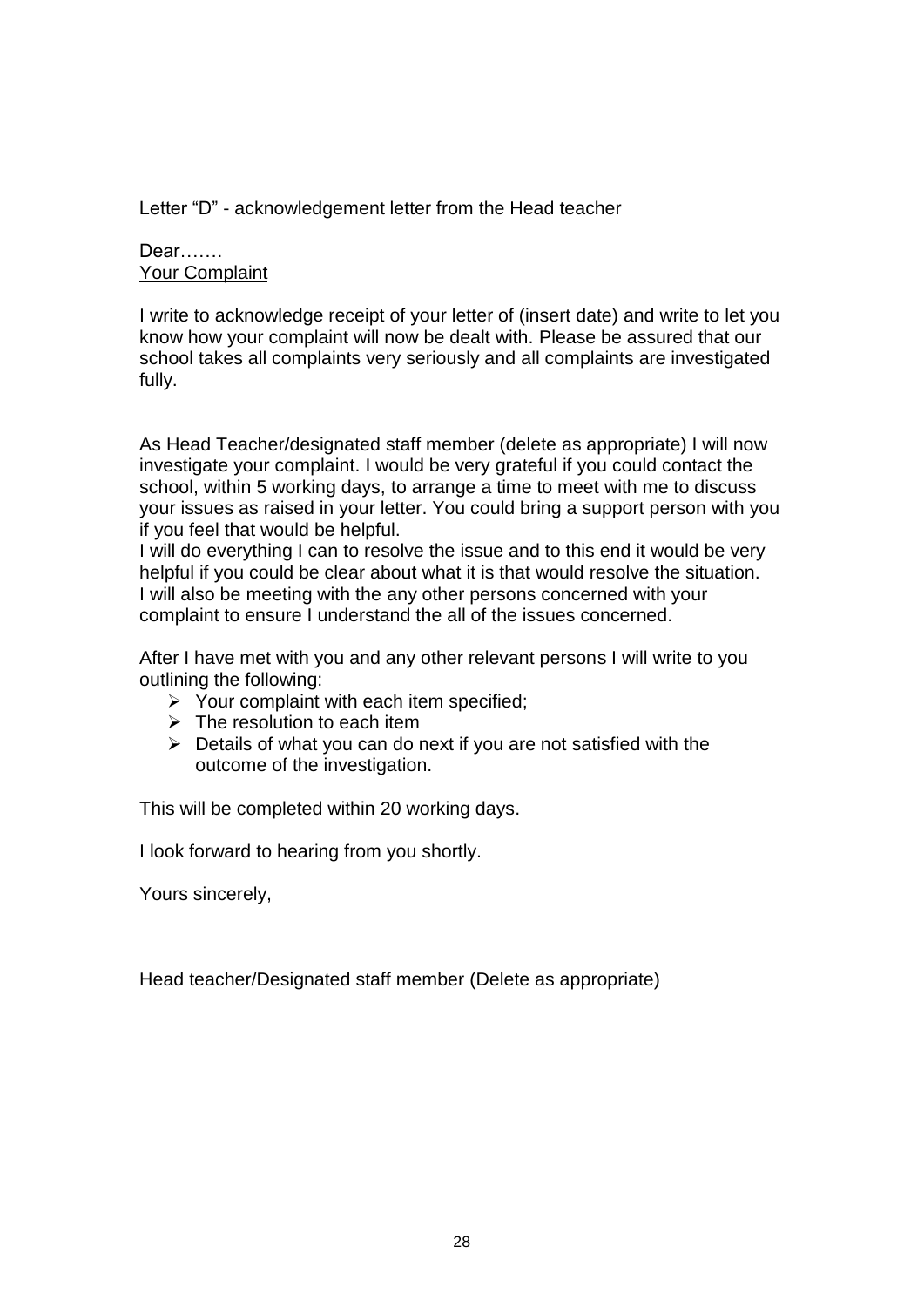#### Appendix "E" – Sample letter of response to complainant by Head teacher/Designated staff member.

Dear……

Further to our meeting on (insert date) OR Further to you letter dated (insert date), I have now had the opportunity to investigate your concerns and am able to report the following:

(insert a summary or list of complaints raised, investigations and outcomes – if necessary, where there are a number of complaints, make a list, the outcomes could be any of the following:

- $\triangleright$  Dismiss the complaint in whole or part
- $\triangleright$  Uphold the complaint in whole or part
- $\triangleright$  Decide on the appropriate action to be taken to resolve the complaint
- $\triangleright$  Recommend changes to the school's systems or procedures to ensure that problems of a similar nature do not recur)

I hope that you are satisfied that your concerns have been dealt with appropriately. However, if you are dissatisfied with the outcome please contact me to discuss the matter further or write to the Chair to request the complaint is investigated at the second stage (either by letter or using the form provided in the Complainants Leaflet) as soon as possible. Should you require any further details please contact the school office.

Yours sincerely,

Head Teacher/Designated Member (delete as appropriate)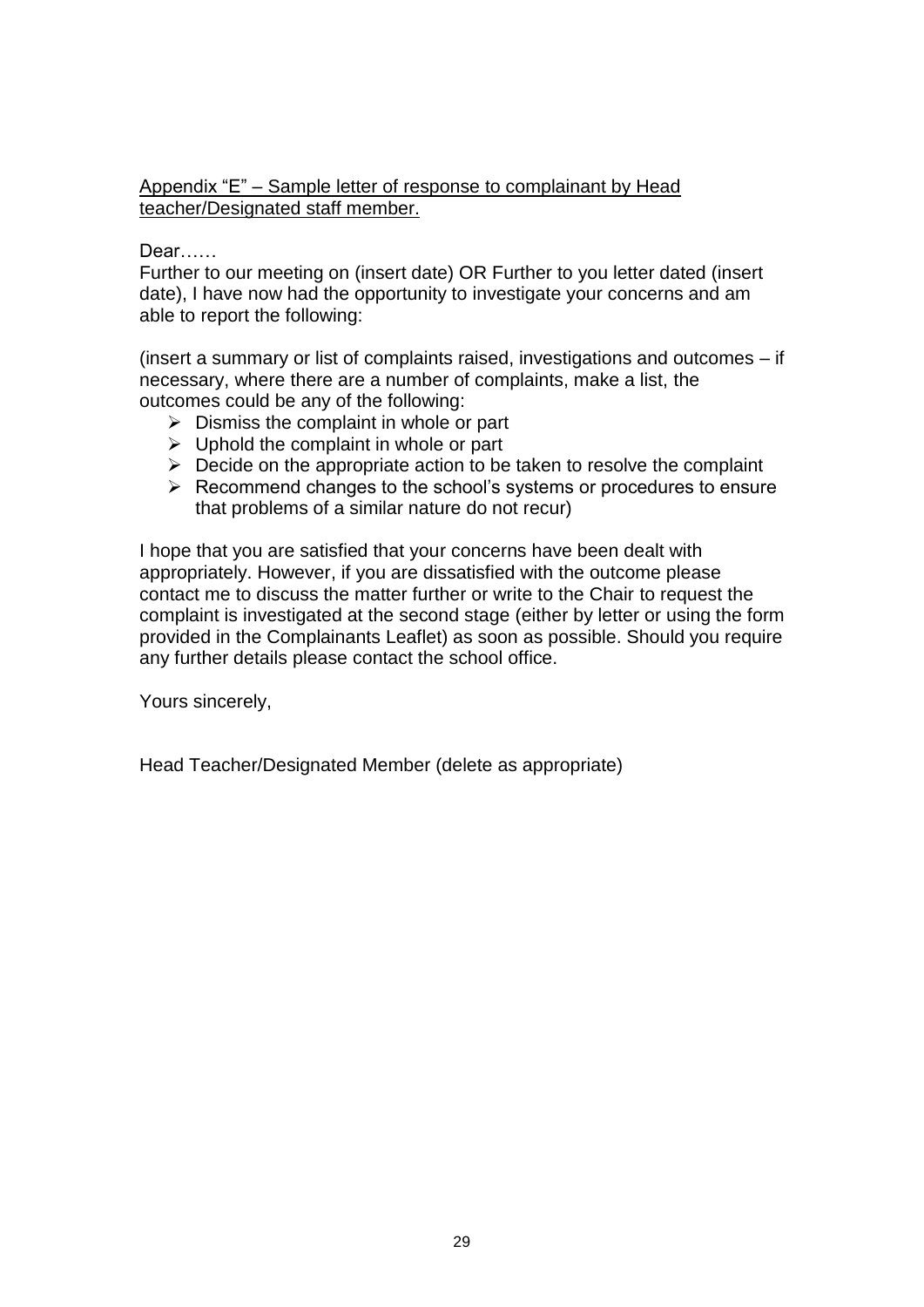Letter "F" - acknowledgement letter from the Chair of the Management **Committee** 

#### Dear……. Your Complaint

I write to acknowledge receipt of your letter of (insert date) and write to let you know how your complaint will now be dealt with. Please be assured that our school takes all complaints very seriously and all complaints are investigated fully.

As Chair of the Management Committee/Designated Member ( delete as appropriate) I will now investigate your complaint. I would be very grateful if you could contact the school, within 5 working days, to arrange a time to meet with me to discuss your issues as raised in your letter. You could bring a support person with you if you feel that would be helpful. I will do everything I can to resolve the issue and to this end it would be very helpful if you could be clear about what it is that would resolve the situation.

I will also be meeting with the any other persons concerned with your complaint to ensure I understand the all of the issues concerned.

After I have met with you and any other relevant persons I will write to you outlining the following:

- $\triangleright$  Your complaint with each item specified;
- $\triangleright$  The resolution to each item
- $\triangleright$  Details of what you can do next if you are not satisfied with the outcome of the investigation.

This will be completed within 20 working days.

I look forward to hearing from you shortly.

Yours sincerely,

Chair of the Management Committee/Designated Member (Delete as appropriate)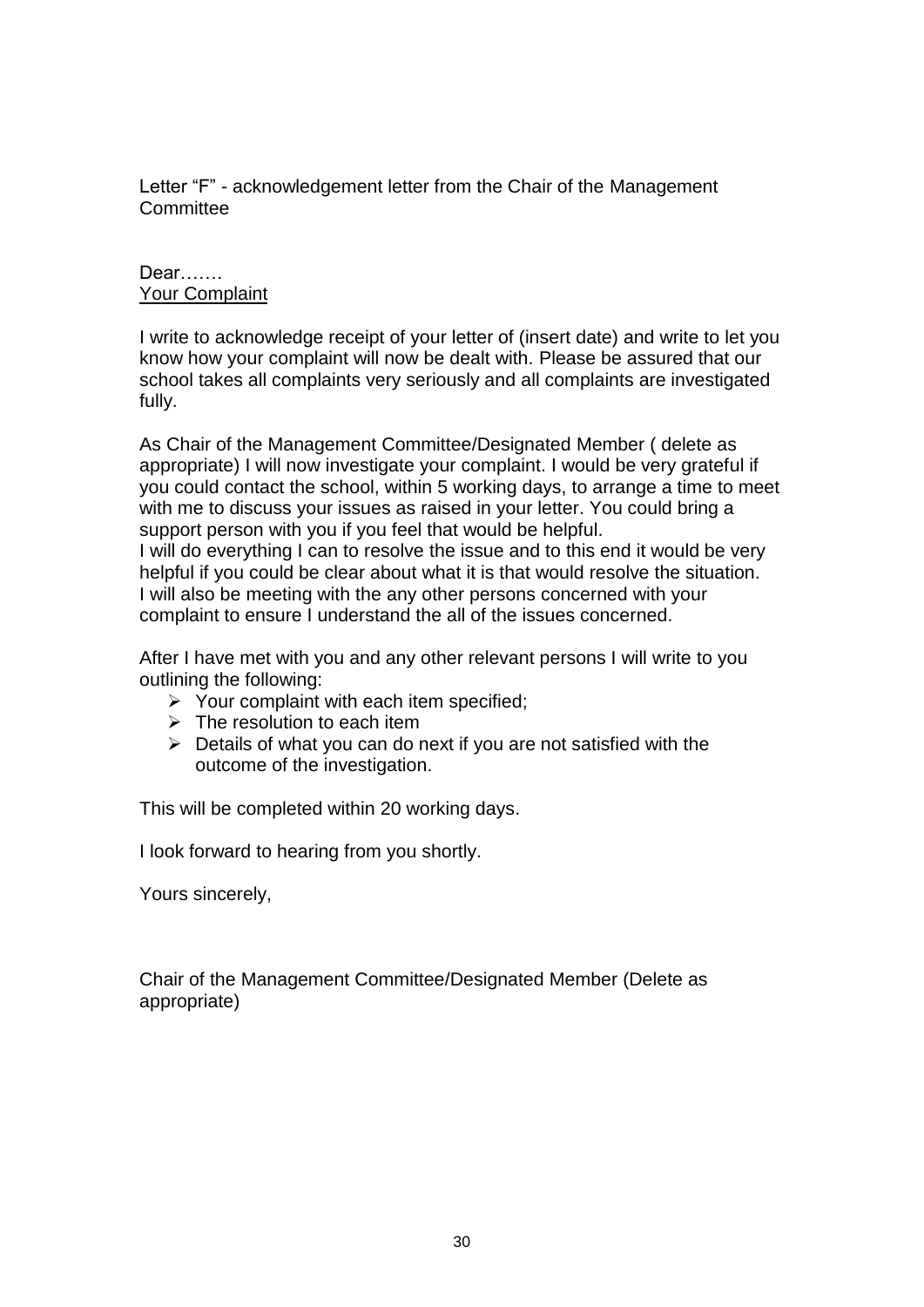### Letter "G" " – Sample letter of response to complainant by Chair of Management Committee members/Designated Member

Dear……

#### Your Complaint

Further to our meeting on (insert date) OR Further to you letter dated (insert date), I have now had the opportunity to investigate your concerns and am able to report the following:

(insert a summary or list of complaints raised, investigations and outcomes – if necessary, where there are a number of complaints, make a list, the outcomes could be any of the following:

- $\triangleright$  Dismiss the complaint in whole or part
- $\triangleright$  Uphold the complaint in whole or part
- $\triangleright$  Decide on the appropriate action to be taken to resolve the complaint
- $\triangleright$  Recommend changes to the school's systems or procedures to ensure that problems of a similar nature do not recur)

I hope that you are satisfied that your concerns have been dealt with appropriately. However, if you are dissatisfied with the outcome please contact me to discuss the matter further or write to the Clerk of the Management Committee to request the complaint is investigated at the third stage (either by letter or using the form provided in the Complainants Leaflet) as soon as possible. Should you require any further details please contact the school office.

Yours sincerely,

Chair of Management Committee members/ Designated Member (delete as appropriate)